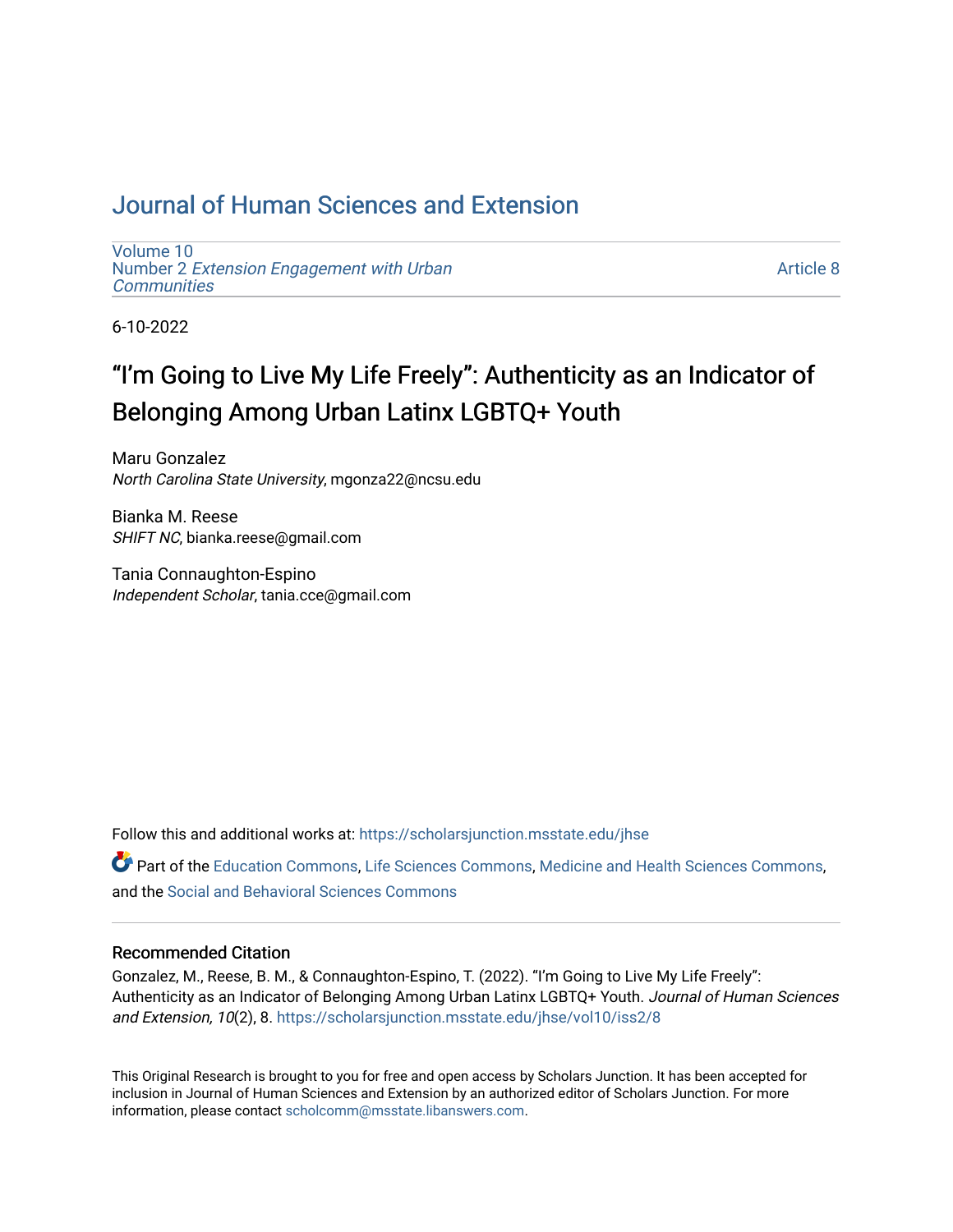## **"I'm Going to Live My Life Freely": Authenticity as an Indicator of Belonging Among Urban Latinx LGBTQ+ Youth**

**Maru Gonzalez**

*North Carolina State University*

**Bianka M. Reese** *SHIFT NC*

#### **Tania Connaughton-Espino**

*Independent Scholar*

*While there is a growing body of scholarship on the experiences of LGBTQ+ youth in school and community settings, less is known about Latinx LGBTQ+ youth specifically. In response, this phenomenological study examined the experiences of eight Latinx LGBTQ+ youth relative to school and community belonging, with a specific focus on urban environments, using intersectionality and minority stress frameworks, and Lee and Robbins' operational definition of belongingness. Three overarching themes emerged from the data: (a) navigating challenges, (b) the importance of an inclusive climate, and (c) thriving through adversity. Further, authenticity was identified as an additional indicator of belonging among Latinx LGBTQ+ youth. This article reviews the study's findings, explores implications for Extension research and practice, and suggests strategies for educators and youth-serving professionals.* 

*Keywords:* belonging, Latinx, LGBTQ+ youth, Extension, school, community

Belongingness, or belonging, is defined as a fundamental human need to feel valued and supported as a member of a group (Baumeister & Leary, 1995). Lee and Robbins (1995) conceptualized belonging as consisting of three overarching indicators: companionship, which refers to meaningful interpersonal relationships; affiliation, which reflects a human need to socialize with peers, particularly those with similar qualities, and build social networks; and connectedness, which describes the sense of feeling comfortable with and embraced within a larger social context beyond friends and family. The benefits that belonging bring to healthy youth development are well-documented (Newman et al., 2007; Slaten et al., 2016), particularly within school and community contexts, where youth spend most of their time (Haugen et al., 2019). Belonging is especially significant to young people who face harassment and discrimination in relation to one or more of their marginalized social identities, including those who are lesbian, gay, bisexual, transgender, queer, or whose gender and/or sexual identity falls outside of heterosexual and/or cisgender designations ([LGBTQ+] Gonzalez et al., 2021; Hatchel et al., 2019; Howard et al., 2021; Murray & Dailey, 2020).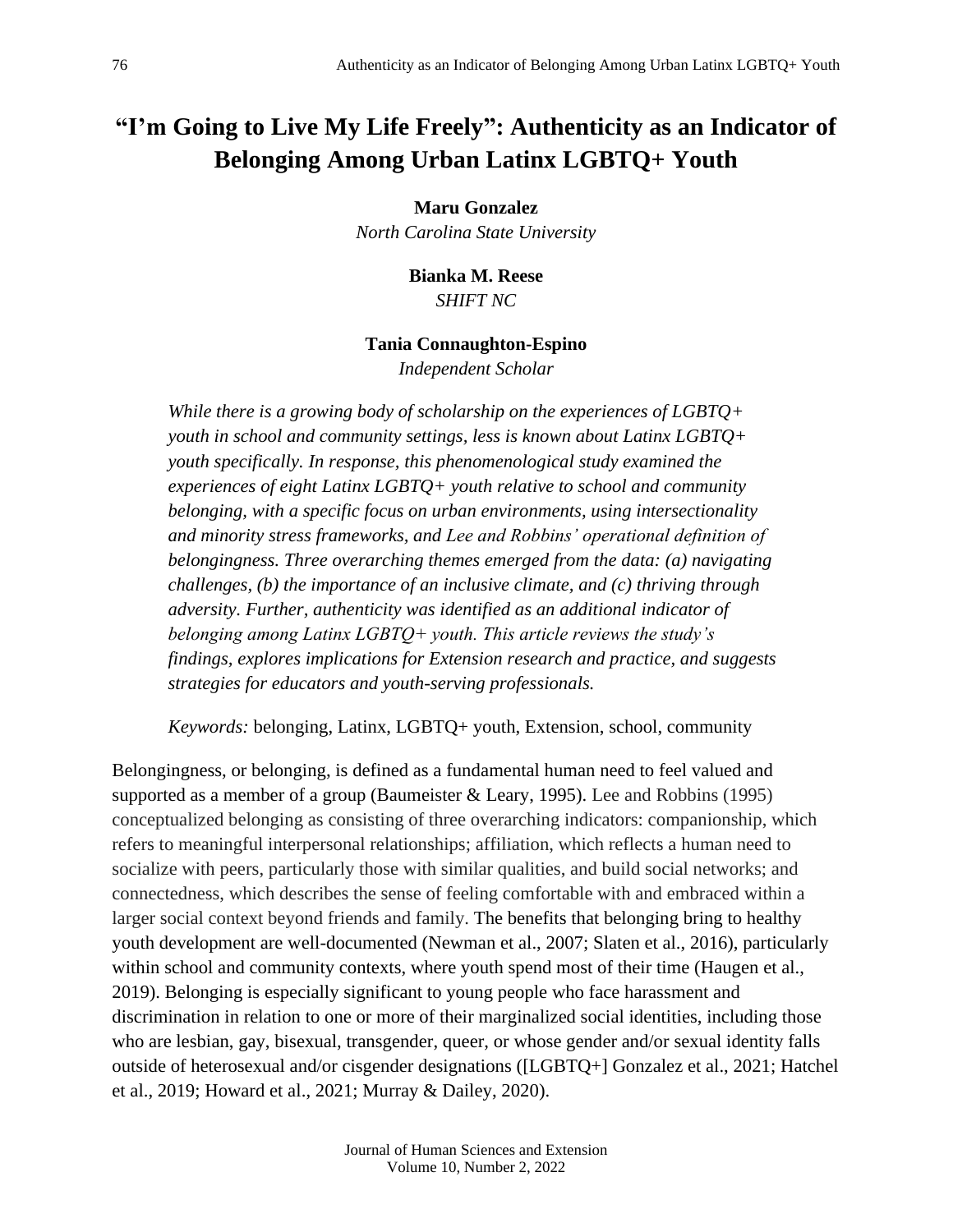A vast body of research has illustrated that LGBTQ+ youth benefit psychologically, socioemotionally, and academically when they experience companionship, affiliation, and connectedness, all of which are related to belonging (Lee & Robbins, 1995; Murray & Dailey, 2020). Specifically, supportive adults and peers, access to LGBTQ+ affirming clubs or spaces, and LGBTQ+ representation in programming and curricular materials have been linked to fewer school absences, improved educational outcomes, and higher self-esteem (Barr et al., 2016; Gonzalez, 2017; Johns et al., 2019; Kosciw et al., 2020; Seelman et al., 2015). Authenticity defined as "the unobstructed operation of one's true or core self in one's daily enterprise" (Goldman & Kernis, 2002, p. 18)—has also been linked to psychological well-being among LGBTQ+ individuals (Herek & Garnets, 2007). Indeed, inclusive spaces and high-quality social bonds to adults and peers in schools and communities foster supportive environments for youth to engage in "self-discovery," (Erikson, 1968, p. 87) allowing space for them to build a positive "sense of inner identity," confidence, and other coping skills that help buffer against identityrelated stress (Waterman, 1982, p. 354). Likewise, within higher education settings, LGBTQ+ resource centers have played a crucial role in cultivating connection and support among LGBTQ+ students and improving the campus climate through education and advocacy (Strayhorn, 2019; Tetreault et al., 2013; Woodford et al., 2018).

Despite their shared challenges, LGBTQ+ youth are not a monolith. As such, one-size-fits-all approaches to supporting LGBTQ+ young people often fall short of meeting the needs of LGBTQ+ youth who are navigating a complex intersection of oppressions beyond heterosexism and transgender oppression (Brockenbrough, 2016; Kokozos & Gonzalez, 2020). For example, "safe space" programs, which have historically focused solely on reducing anti-LGBTQ+ bias, cannot sufficiently address the additional barriers faced by LGBTQ+ youth with multiple marginalized positionalities (Blackburn & McCready, 2009). Indeed, urban LGBTQ+ youth of color—including those who are Latina/ $\sigma/x$ , referred to hereafter by the inclusive term Latinx face unique challenges that often exacerbate minority stress, described as chronically high levels of stress experienced by members of minoritized groups and often associated with prejudice or discrimination (Shramko, et al., 2018). Research on minority stress underscores the urgency for a more comprehensive understanding of the obstacles faced by LGBTQ+ youth with multiple marginalized identities, including those who are Latinx, and the need for strategies to address those challenges in a culturally responsive manner (Kokozos & Gonzalez, 2020). In an effort to inform discourses on how to best support Latinx LGBTQ+ youth and thereby reduce minority stress, this qualitative study used an in-depth phenomenological methodology to explore the experiences of urban Latinx LGBTQ+ youth in school and community settings relative to belonging. For the purposes of this study, we define "school" as encompassing both K-12 and higher education contexts. Our conceptualization of community includes all out-of-school environments within participants' cities or towns of residence, such as youth-serving organizations, centers, groups, and other establishments. This article reviews the study's findings and outlines implications for research and practice in school and community contexts, with a specific focus on urban Extension.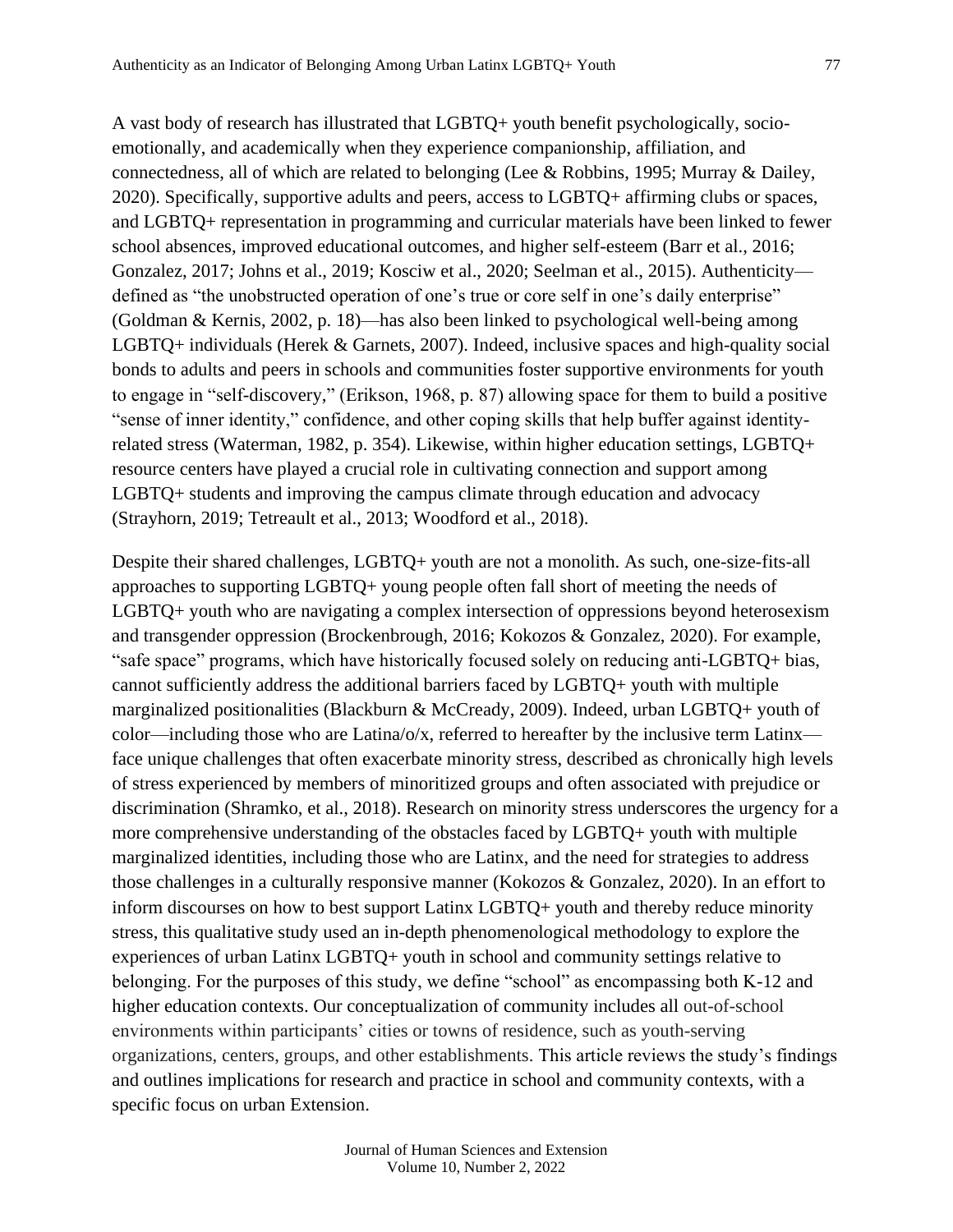#### **At the Intersections: Being Latinx and LGBTQ+**

Many young people who are both Latinx and LGBTQ+ experience bullying and harassment related to their race/ethnicity and their LGBTQ+ identities (Kosciw et al., 2020). A study conducted by Zongrone and colleagues (2020) of LGBTQ+ students in K-12 settings found that 41.6% of Latinx LGBTQ+ youth participants were victimized due to both their race/ethnicity and their sexual orientation. LGBTQ+ youth who experienced dual victimization reported lower levels of school belonging and higher levels of depression compared to participants who experienced only one form of victimization or neither (Zongrone et al., 2020). Some research has also found that LGBTQ+-affirming clubs, such as Gender & Sexuality Alliances (GSAs), may not adequately respond to the needs of LGBTQ+ students of color, including those who are Latinx (McCready, 2004; Poteat & Scheer, 2016). In addition, complex and accurate representation of Latinx LGBTQ+ in popular media is severely lacking (The Gay and Lesbian Alliance Against Defamation, 2020), which may keep some Latinx LGBTQ+ youth from fully identifying with and embracing their Latinx and LGBTQ+ identities (Human Rights Campaign, 2019).

Also worth noting are the factors—such as culture, geography, race, ethnicity, immigration status, and gender, among others—that impact how Latinx LGBTQ+ youth navigate or experience their gay, lesbian, bisexual, trans, and/or queer identities (Gonzalez et al., 2020). For example, Zongrone and colleagues (2020) found that Latinx LGBTQ+ youth born outside of the United States and those for whom English was a second language experienced greater levels of victimization related to their race and ethnicity than those who were born in the United States and for whom English was their first language. In addition, Latinx LGBTQ+ people born in the United States have reported a higher degree of family acceptance than Latinx LGBTQ+ immigrants, which contributes to their overall sense of belonging (Ryan et al., 2010). To better comprehend Latinx LGBTQ+ youth belonging, research must reflect the complex variations of this demographic's social identities and experiences.

Despite the need for additional scholarship, literature specific to Latinx LGBTQ+ youth remains scarce (Brockenbrough, 2016; Kane et al., 2012; Ryan et al., 2009); research related to Latinx LGBTQ+ youth belonging is even more limited (Kosciw et al., 2020). To that end, the purpose of this study was to explore the experiences of Latinx LGBTQ+ youth as they relate to school and community belonging, with a specific focus on urban environments. The overarching research questions guiding our study were (a) What are the lived experiences of Latinx LGBTQ+ youth in urban settings as they relate to belonging across school and community contexts, and (b) What do urban Latinx LGBTQ+ youth need to feel a sense of belonging in school and community settings?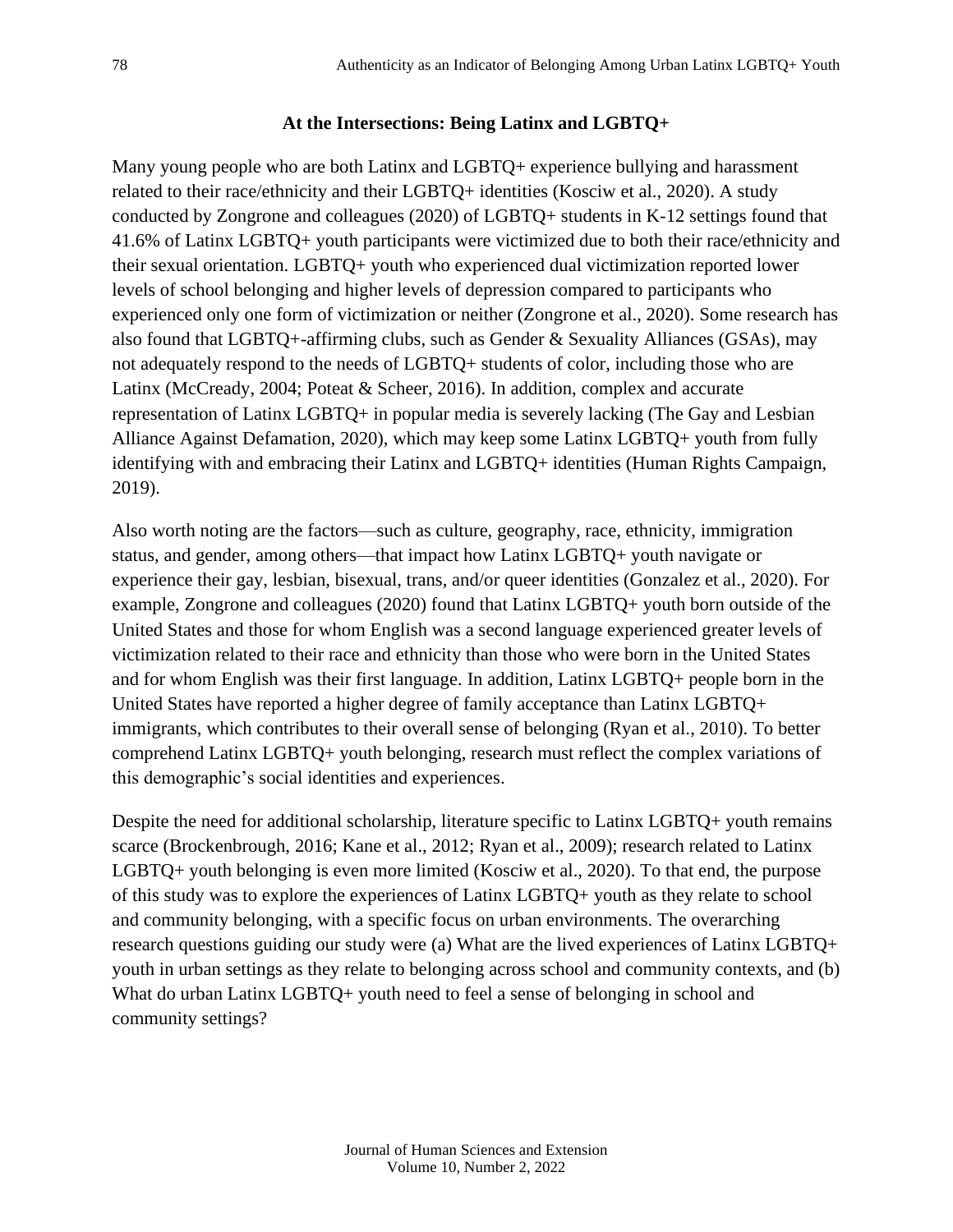#### **Method**

#### **Theoretical Framework**

Three theoretical frameworks helped guide the conceptualization of this study, interview protocol development, and data analysis and interpretation: minority stress theory (Meyer, 2003), intersectionality theory (Crenshaw, 1989), and Lee and Robbins' (1995) indicators of belongingness. Minority stress theory (Meyer, 2003) postulates that LGBTQ+ individuals experience numerous repeated, lifelong stressors related to their sexual identity: both distal stressors such as prejudice, discrimination, and victimization experienced in their communities, and proximal stressors such as internalized homophobia. These stressors may harm one's safety and self-perception while inhibiting their access to supportive resources and positive coping mechanisms, which may increase their risk of adverse psychosocial and health outcomes.

Coined by Kimberlé Crenshaw (1989), the intersectionality framework expands upon the minority stress theory by considering how *multiple* characteristics such as race and ethnicity, gender identity, and sexual orientation intersect and interact simultaneously to shape one's lived experiences. Individuals holding multiple marginalized identities experience interaction disadvantages, social norms, and expectations. Thus, intersectionality posits that Latinx LGBTQ+ experience unique stigma and excess stressors related to both their sexuality and race and ethnicity, among other characteristics. Our study explores the elements of Latinx identity as related to LGTBQ+ identities that may influence a young person's feelings of belonging and acceptance in their schools and communities.

We used Lee and Robbins' (1995) indicators of belonging—companionship, affiliation, and connectedness—to help us structure our interview protocol and develop our codes. The framework provides a lens and corresponding measurement tools for understanding the subjective, underlying aspects of belonging of a particular community (Lee & Robins, 1995). In the current study, Latinx LGBTQ+ youth participants were asked to reflect how different types or characteristics of social support and climates in their schools and communities may have fostered or diminished their sense of belonging and the impact of these experiences on their psychosocial development and overall well-being. These three frameworks provide empirical support for exploring the unique cultural, social, and lived experiences at the intersection of Latinx and LGBTQ+ identities that may impact a young person's sense of belonging across school and community contexts.

#### **Data Collection and Methodology**

To add to the nascent literature on the lived experiences of Latinx LGBTQ+ youth within their schools and communities, we applied a phenomenological methodology for data collection and analysis. A phenomenological research approach is used to explore and document cultural phenomena, experiences, and consciousness from the first-person perspective of members of the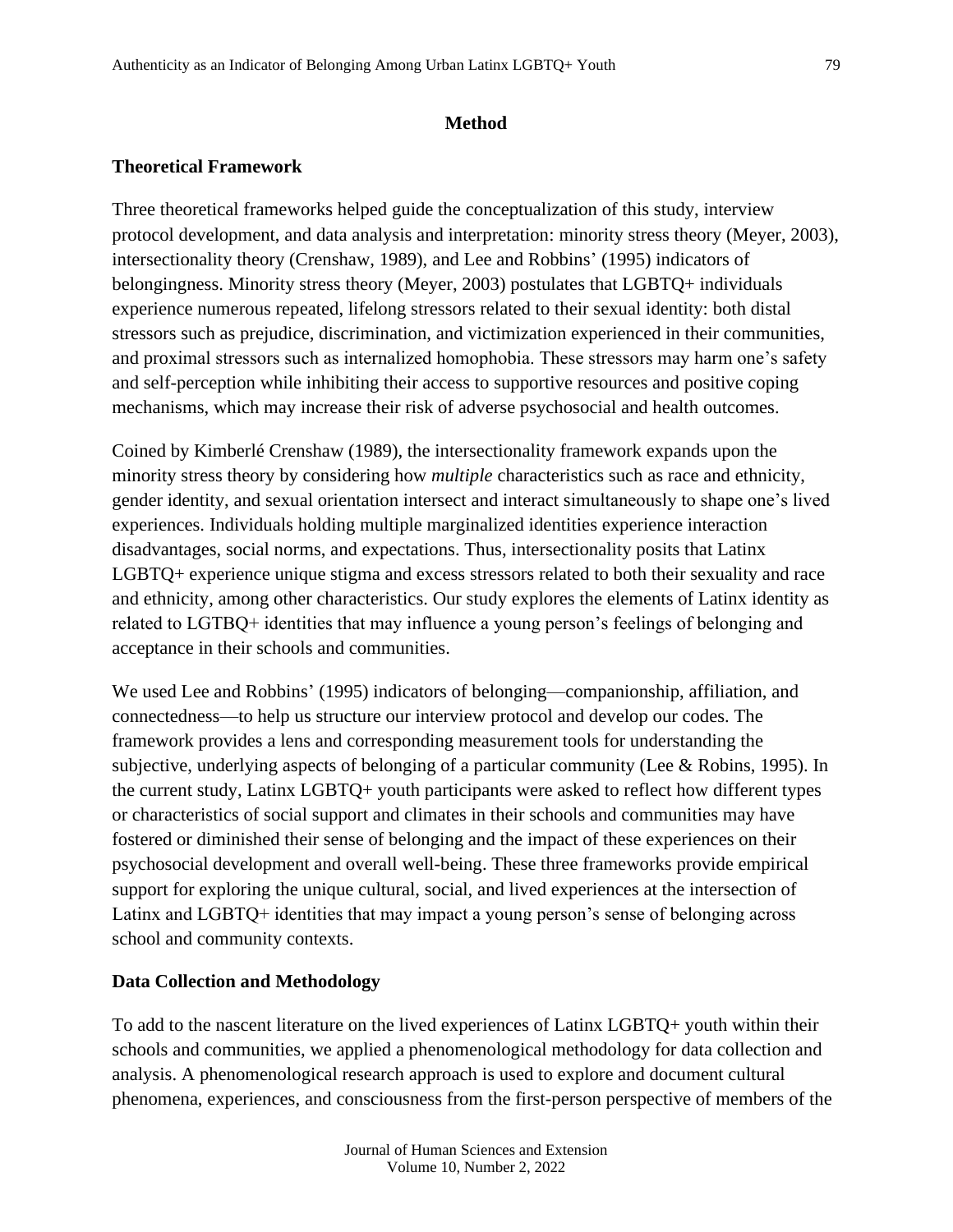target population (Moustakas, 1994). Though we also assessed belongingness in the familial context, the current study presents results of themes related to belonging in school and community domains only.

Eight self-identified Latinx LGTBQ+ youth were interviewed using a two-interview alternative to Seidman's (2006) three-interview phenomenological approach. The first in-depth, semistructured interview asked participants to describe their life history and present-day experiences related to belonging. This interview lasted between 60 and 90 minutes. The second interview took place about a week after the first and allowed the participant to reflect upon the meaning of these experiences. The second interviews were conducted remotely and lasted between 30 and 60 minutes. Participants also completed a paper or electronic demographic questionnaire prior to beginning the first interview. Two of the eight participants completed their first interview in person. In response to the COVID-19 pandemic at the time of the study, the remaining six participants completed both interviews via Zoom, using only the audio option. All remote interviews were conducted in the secure settings of any of the members of the research team's home or work office, and the participant was asked to also be in a location where privacy and concentration could be maintained. Participants were given the option to have the interview conducted in Spanish or English during the recruitment process; however, all participants opted to conduct the interviews in English. All study materials were approved by the Institutional Review Board at North Carolina State University and updated to reflect COVID-19 restrictions for research activities.

#### **Sample**

Participants were eligible for the study if they identified as (a) Latinx; (b) lesbian, gay, bisexual, transgender, queer and/or held an identity that does not conform to dominant social norms related to sexual orientation and gender identity (LGBTQ+); and (c) were between the ages of 18 and 24. This study asked youth aged 18-24 to reflect on their experiences growing up and present day. The term "youth" is used by the Centers for Disease Control and Prevention (CDC), the World Health Organization (WHO), and the United Nations (UN) to refer to young people 15-24 (United Nations, 2013). To better understand the impact of place and community on belonging, our goal was to recruit participants who grew up and/or lived in North Carolina at a point in time, but this was not a criterion for inclusion.

The research team emailed a recruitment message and flyers with information related to the study to LGBTQ+ youth-serving organizations, LGBTQ+ university centers, and Latinx-serving organizations throughout North Carolina. These organizations were identified through the authors' existing contacts and knowledge plus internet searches. Participants were also identified and recruited using snowball sampling. Participants who expressed interest as a response to the flyer and/or the recruitment email completed a secure online form with their contact information, accessible only to the research team. Participants were then contacted by phone to review the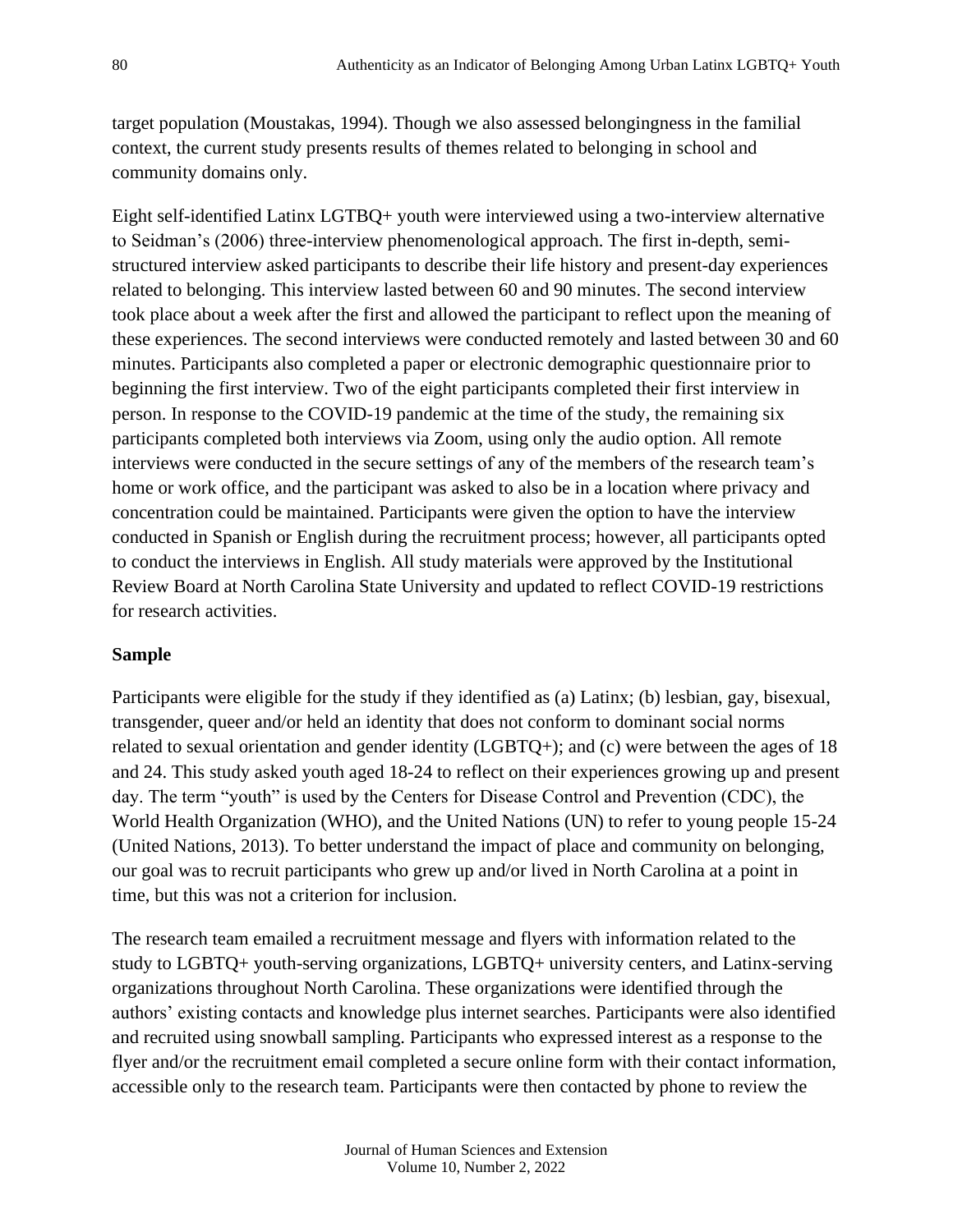consent process, the overall aims of the study, the risks and benefits of participation, eligibility criteria, and how interview content would be used. Two interviews were scheduled with eligible participants who remained interested in the study. Participants received a gift valued at \$40-\$50 after completing both interviews.

In all, 14 individuals signed up for the study. Four participants never responded to follow-up communication to confirm qualifications. One participant did not schedule interviews. One person was interested but was unable to secure a private location to participate. Ultimately, eight participants qualified and completed both interviews.

The final sample consisted of eight participants, ages 18-24 (see Table 1). All participants identified their race/ethnicity as Latinx/Hispanic, and three also indicated their race as White. Seven participants identified as cisgender and one as unsure, with three identifying their gender identity as man, four as woman, and one as non-binary. Participants identified as bisexual  $(n =$ 4), lesbian  $(n = 1)$ , gay  $(n = 1)$ , and queer  $(n = 2)$ . Five participants were born in the United States. Participants identified their caregivers' country of origin as Mexico (*n* = 4), Colombia (*n*  $= 2$ ), Venezuela ( $n = 1$ ), and Cuba ( $n = 1$ ). All eight participants reported growing up in a community described as urban or suburban.

#### **Data Analysis**

All interviews were audio-recorded, transcribed, and reviewed to ensure accurate transcription. Participant codes and pseudonyms (including for third-party individuals) were used in all transcripts and reports to ensure that participant identities were kept separate from the data. We also used vague language when describing localities in written reports.

We performed a thematic analysis of the interview transcripts in multiple steps (Moustakas, 1994). First, we read the transcripts numerous times to familiarize ourselves with the data, documenting our initial thoughts about potential codes and themes. We inductively reviewed transcripts line-by-line using horizontalization (Moustakas, 1994) to identify excerpts that captured the essence of participants' experiences related to belonging. Preliminary codes informed by the research question, the theoretical framework, and existing literature—were then assigned to the data to describe the emerging themes. Recurrent codes were grouped and defined by overarching patterns and themes to capture both *what* Latinx LGBTQ+ youth experienced within the phenomenon of belongingness to school and community as well as *how* these participants experienced belongingness (Moustakas, 1994).

The research team took efforts to reduce bias and improve the trustworthiness of the data analysis process, including prolonged engagement with the data and the use of reflective memoing; providing detailed notes about the development and hierarchies of codes and themes; and debriefing with other research team members to reach an agreed-upon set of themes and exemplar quotes (Lincoln & Guba, 1985).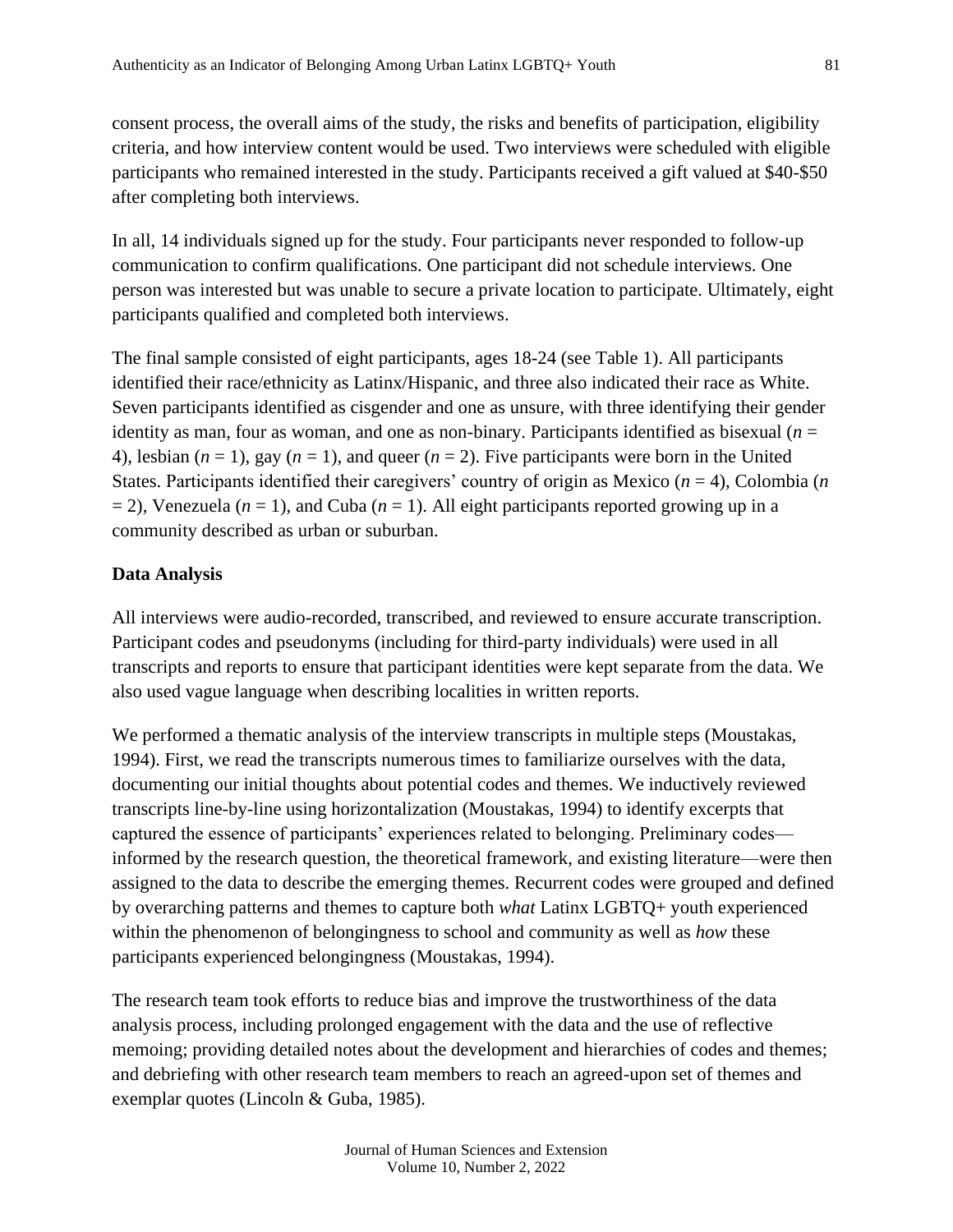| Pseudo-<br>nym | Age | U.S.<br>Born?  | Caregiver<br><b>Country of</b><br>Origin | Faith                  | Race/<br><b>Ethnicity</b>        | <b>Sex</b><br><b>Assigned</b><br>at Birth | Gender<br><b>Identity</b> | Transgender    | <b>Sexual</b><br><b>Orientation</b> | Out to<br>parents?<br>When? | Out to<br>friends?<br>When? |                                                                      |
|----------------|-----|----------------|------------------------------------------|------------------------|----------------------------------|-------------------------------------------|---------------------------|----------------|-------------------------------------|-----------------------------|-----------------------------|----------------------------------------------------------------------|
| Camila         | 21  | No             | Colombia                                 | Catholic               | Latinx/<br>Hispanic<br>and White | Female                                    | Woman                     | N <sub>o</sub> | Bisexual                            | $\rm No$                    | Yes/15                      |                                                                      |
| Carlos         | 18  | No             | Venezuela                                | Catholic/<br>Christian | Latinx/<br>Hispanic              | Male                                      | Man                       | N <sub>o</sub> | Queer<br>(pansexual)                | Yes/17<br>(except<br>Dad)   | Yes/17                      | Journal of Human Sciences and Extension<br>Volume 10, Number 2, 2022 |
| Isabel         | 23  | Yes            | Mexico                                   | Catholic               | Latinx/<br>Hispanic              | Female                                    | Woman                     | N <sub>o</sub> | <b>Bisexual</b>                     | N <sub>o</sub>              | Yes/20                      |                                                                      |
| Mateo          | 24  | Yes            | Mexico                                   | Catholic               | Latinx/<br>Hispanic              | Male                                      | Man                       | N <sub>o</sub> | Bisexual                            | Yes/21<br>(except)<br>Dad)  | Yes/18                      |                                                                      |
| Nina           | 19  | N <sub>o</sub> | Mexico                                   | Catholic               | Latinx/<br>Hispanic              | Female                                    | Non-<br>binary            | Unsure         | Lesbian                             | Yes/18                      | Yes/16                      |                                                                      |
| Sergio         | 18  | Yes            | Mexico                                   | Catholic               | Latinx/<br>Hispanic              | Male                                      | Man                       | N <sub>o</sub> | Gay                                 | N <sub>o</sub>              | Yes/15                      |                                                                      |
| Sofia          | 23  | Yes            | Colombia                                 | Catholic               | Latinx/<br>Hispanic<br>and White | Female                                    | Woman                     | N <sub>o</sub> | Bisexual                            | Yes/22<br>(except)<br>Dad)  | Yes/21                      |                                                                      |
| Sonya          | 21  | Yes            | U.S. and<br>Cuba                         | Catholic               | Latinx/<br>Hispanic<br>and White | Female                                    | Woman                     | N <sub>o</sub> | Queer                               | Yes/20                      | Yes/19                      |                                                                      |

Volume 10, Number 2, 2022

## *Table 1. Self-Reported Demographic Characteristics of Eight Study Participants*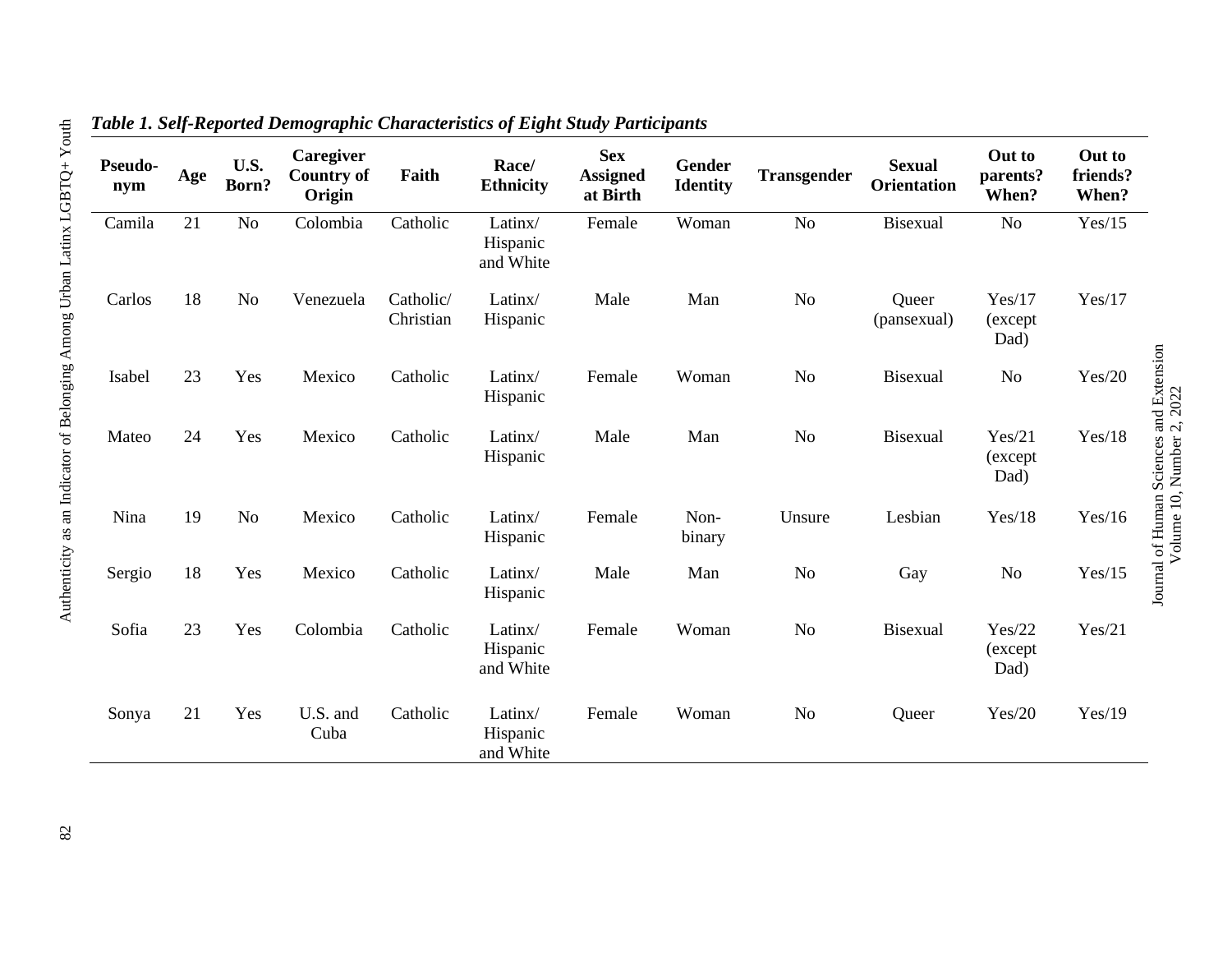#### **Findings**

The study's findings yielded three overarching thematic categories. The first, navigating challenges, refers to coping with adversity in relation to sexual orientation, gender, and multiple marginalized identities. The importance of an inclusive climate is the second thematic category and consists of representation, support by adults, support by peers, and LGBTQ+ affirming spaces. Finally, thriving through adversity includes embracing authenticity, creating community, and taking action.

#### **Navigating Challenges**

Navigating challenges refers to the adversity participants faced in relation to their real or perceived sexual orientation, gender identity and expression, and/or multiple, marginalized identities. Four of the participants disclosed their LGBTQ+ identity(ies) to friends during high school, and four waited until after high school. Nevertheless, six participants described their school climate as indifferent and, at times, unwelcoming to LGBTQ+ students. Camila, who attended a Catholic school, shared that some of her teachers and peers in middle and high school publicly expressed that being gay was a "sin." In addition, even though Sofia did not come out as bisexual until college, she recalled,

I just like never saw, like queerness or the LGBT community even, like, present and I mean, that probably speaks for itself. ... The climate was definitely, I would say, cold. ... Like, they're not gonna welcome you with open arms.

Similarly, Sonya revealed that sexuality and gender identity "wasn't something that was talked about ... no one that I can remember was out and proud." Likewise, Isabel shared that her high school was one in which sexuality and gender identity were never openly discussed, which kept her from embracing her sexuality: "I didn't have the resources or the environment or really necessarily felt supported to even come to terms with [my sexuality] on my own."

Mateo described facing bullying and harassment in response to his perceived sexual orientation and gender expression. Mateo recalled, "Ever since elementary school, I've always been bullied for acting more feminine than other guys." He later added, "In middle school, it was more of the same as, like, you know, you dress weird, you look weird, you act very feminine, like are you gay?" While Sofia, Camila, and Sonya never experienced bullying or harassment because of their sexual orientation, they all recalled hearing anti-LGBTQ+ epithets and the word "gay" used as an insult.

All participants discussed the added challenges of navigating multiple, marginalized identities. For instance, Nina admitted that being LGBTQ+, Latina, and an immigrant made it more difficult to find spaces where she experienced a sense of belonging because "there's a feeling of displacement." For example, when describing her experience at a local Pride festival, Nina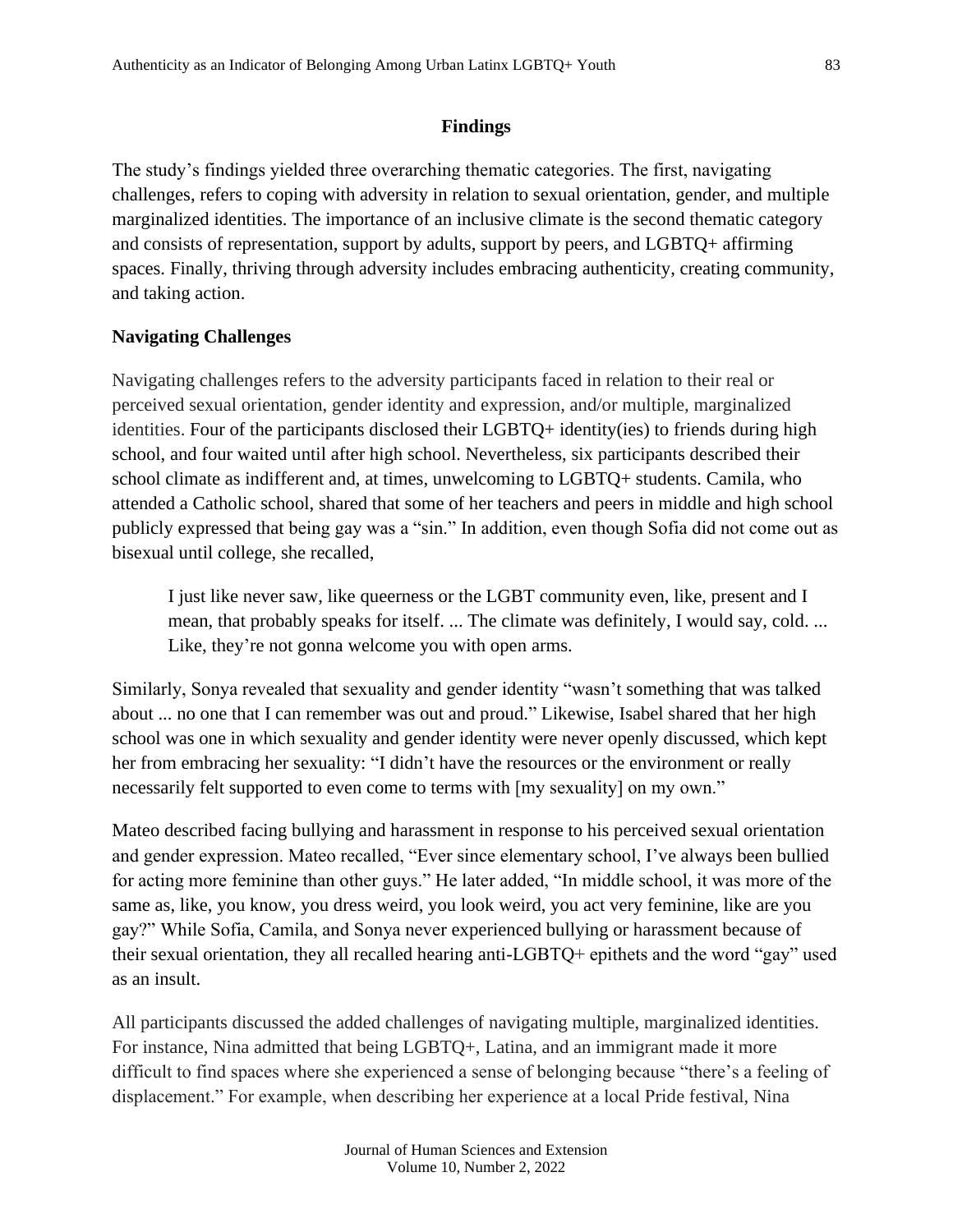admitted, "It was just so white. ... I know there's a community there, but I also didn't feel like I belonged in that one." In part, Sergio was initially reluctant to embrace his LGBTQ+ identity because he didn't see Latinxs represented in the LGBTQ+ community, which he perceived as "mostly like these rich white kids." Mateo revealed that the bullying he experienced because of his perceived sexual orientation and gender expression was exacerbated by "being poor and looking different and acting different from the rest." Further, Carlos recounted a specific activity, facilitated by his Gender and Sexuality Alliance advisor, which prompted him to reflect on his own positionality:

I remember one time we did the ... the privilege game, where you get in the line, and you walk. I remember doing it and I ended up, I was literally the only person like, all the way in the back. ... I'm this queer, brown immigrant dude and like, I'm on the bottom of like, everyone. ... That's literally how the world sees me.

Three participants specifically expressed that a lack of belonging in the communities where they lived was exacerbated when they left their urban centers and traveled to more rural areas. For example, Carlos recalled, "I'm like this brown immigrant queer person in like the middle of the country. It feels scary for sure ... it does feel like I'm the odd one out." Sonya recounted feeling a sense of isolation when "visible signs of it being a more conservative community" became more frequent, such as Confederate flags and "very conservative traditional Baptist Methodist" churches.

### **The Importance of an Inclusive Climate**

The importance of an inclusive climate describes the value participants placed on aspects of school and community environments that facilitated belonging, including representation, support, and LGBTQ+ affirming spaces. For the participants who experienced fears of rejection or actual rejection from family, having a place in school and identifying a community of people where they felt a sense of belonging was of utmost importance. These inclusive and affirming spaces were identified by having openly LGBTQ+ staff and/or welcoming staff, signs, stickers or use of affirming documentation (e.g., forms asking for pronouns), and giving participants the opportunity to talk about their identities openly.

Half of the participants shared experiences of having supportive spaces, especially trusted adults, in high school. These participants were only out to some friends at that point, and it is likely the supportive school environment contributed to self-disclosure of their LGBTQ+ identity. For Camila, who attended a Catholic high school and couldn't be open about her sexuality at home, having a teacher that acknowledged Latinx and queer history in the classroom gave her "the space to talk about her Latinx identity and queer identity." For Carlos, attending a school that had a GSA made a significant difference in his life:

I would never, like ever, be where I am without GSA. If I didn't have the support I had at school, it probably would have been a lot worse than it was. But knowing that I had that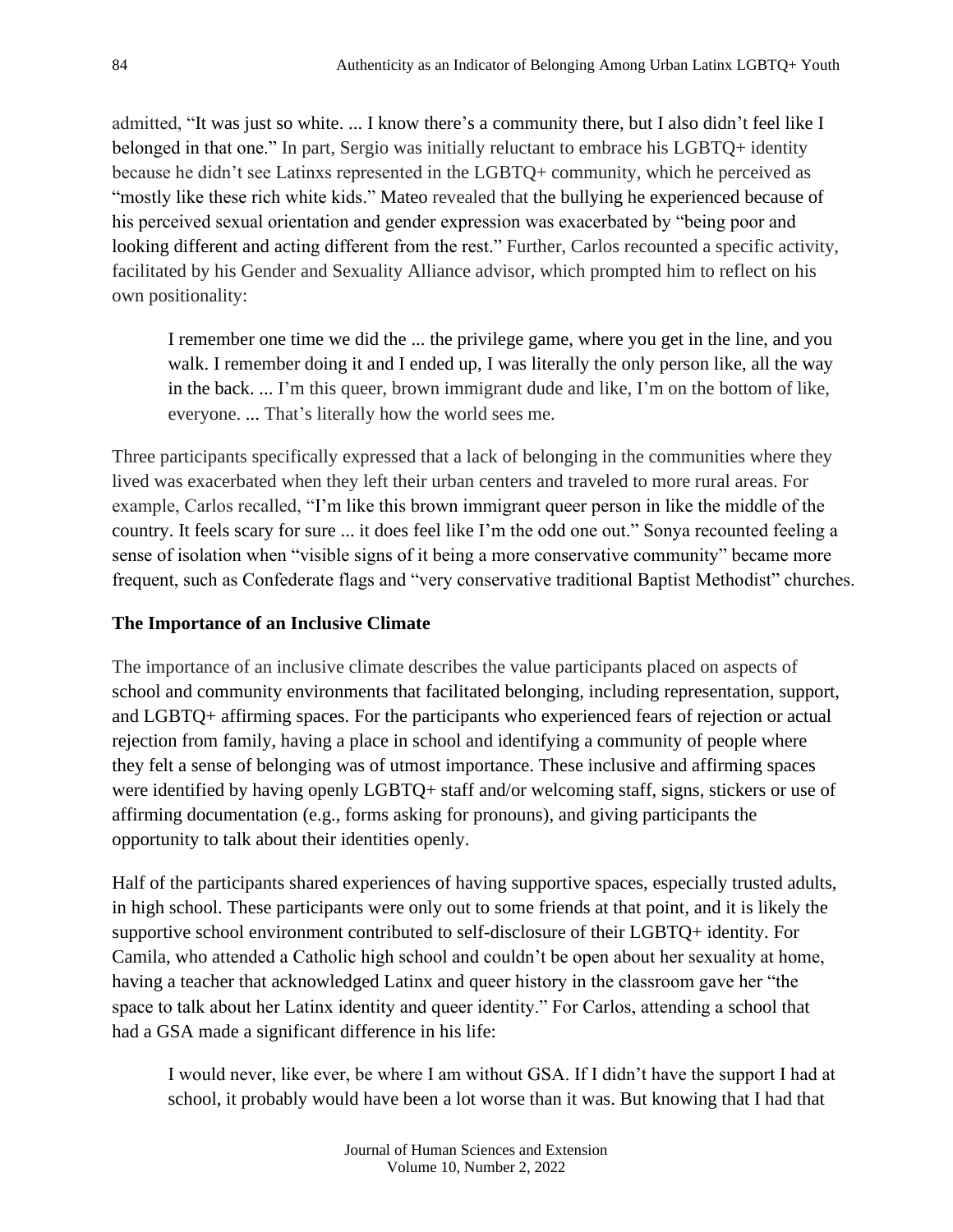also made it a lot less painful to go through all that I went through and knowing that I had people to talk to about anything, even though I didn't have the support of my parents.

For another participant, Nina, who was aware of her sexual orientation in middle school, a time she described as "A gay crisis ... it was a very difficult time to navigate," eventually found support from teachers that made her feel like she belonged at school:

Just knowing that these people that I looked up to, and that had helped me through school, knowing that they had my back. It did make me feel like I had a place at the school. ... I knew my teachers weren't going to kick me out or act any different towards me if they knew I was gay.

For three participants, inclusive spaces were only identified when they went to college, outside of the community where they grew up. These participants expressed how open and welcoming LGBTQ+ spaces allowed them to accept themselves. Isabel shared that the college she attended had broader LGBTQ+ representation:

Not just students, but you had faculty that reflect what the students kind of wanted to see. I had several non-binary professors. I had several gay professors who were out open about it. ... So because of that climate, it provided me the environment and I guess the safe space, to kind of slowly come into my own sexuality.

Sonya had a similar experience and shared,

The visibility of it [LGBTQ+ identities] and seeing it and, you know, people were talking about it, whether it was other students, you know, on campus like handing out flyers or holding up posters or whatever. I felt like the presence of those things.

For Sonya, seeing the focus and support for and by other LGBTQ+ people helped her feel validated and gave her a sense of belonging: "So I do feel like the community I've built in a college setting has been a lot more, like I have felt more myself and more like a part of something that I like I feel like I belong in than I have in the past."

Programs outside of the school setting were also important. For Sergio, finding a space that was not only LGBTQ+ affirming but also welcoming to youth of color marked an important change in his feelings of belonging:

That was a space [educational summer program] where I met other LGBT Latinx people, which was just something that I really never met before. And so because I saw people who looked like me and were like me and you know we all shared the same ambitions, I felt so comfortable in who I was just because I wasn't different anymore. I was like, there are people like me and it was almost common, so I was no longer like this one of a kind person who stood out like a sore thumb.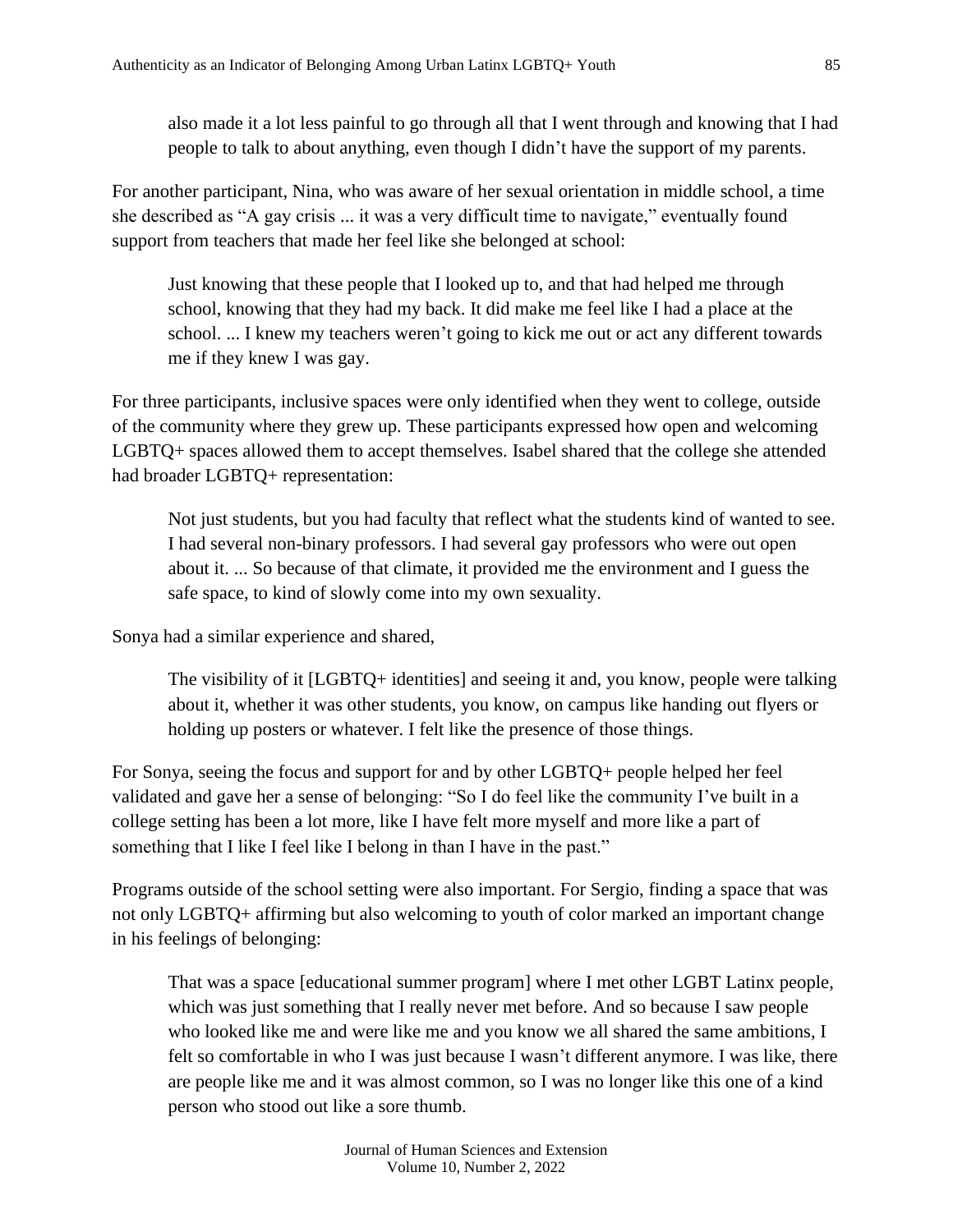Participants shared their recommendations for ensuring that schools and community environments are inclusive and supportive. For example, the physical space should have some type of indication that it is a welcoming environment, such as "a safe space sticker or a gay flag or they [teachers] talk about it [that is a safe space] in class." Nina also recommended that counselors at schools have information on their desk or the wall that lets students know who they can talk to or where to get more information about sexual orientation and gender identity:

Because I spent a lot of time in the counselor's office when I was figuring out things like college applications. So, if they would have had like a flyer on their desk or something, just so kids know that that's an option, right?

Participants also recommended more education for teachers and other school staff about the supports that LGBTQ+ youth need, how to intervene if they see bullying happening and how to let LGBTQ+ students know with whom they can talk. For example, one participant mentioned that at his school, "I didn't know that they [teachers] would you know, help me for being, because of my sexual orientation. That's why I don't know how to approach them with ... I am being bullied because of this."

Four participants talked about how making LGBTQ history and literature part of the curriculum would also help students see reflections of their experiences. Mateo suggested that teachers prepare "lesson plans about more information ... about LGBT things ... and give more information to students." Isabel also shared,

I wish I would have had the education or like classes dedicated to the community [the LGBTQ community] that would have helped me a lot, not only coming to my sexuality sooner, but like feel a lot more supported to come into my sexuality.

Regarding out-of-school environments, youth centers that cater to LGBTQ+ youth and Latinx youth were viewed as important. Sonya described that

Spaces where I felt like people were vocal about their own experiences and ... there are people who shared my identity and maybe shared some of my experience, if not exact, but, you know, understood kind of where I was at now, and we're not necessarily afraid to be vocal about it.

Nina talked about ensuring these centers are accessible to young people without their own transportation:

Obviously, I was not going to ask my mom for a ride, right? And like, my friends are busy and stuff like that. So like, if there was a way for kids to actually be able to access those places, especially in low income areas.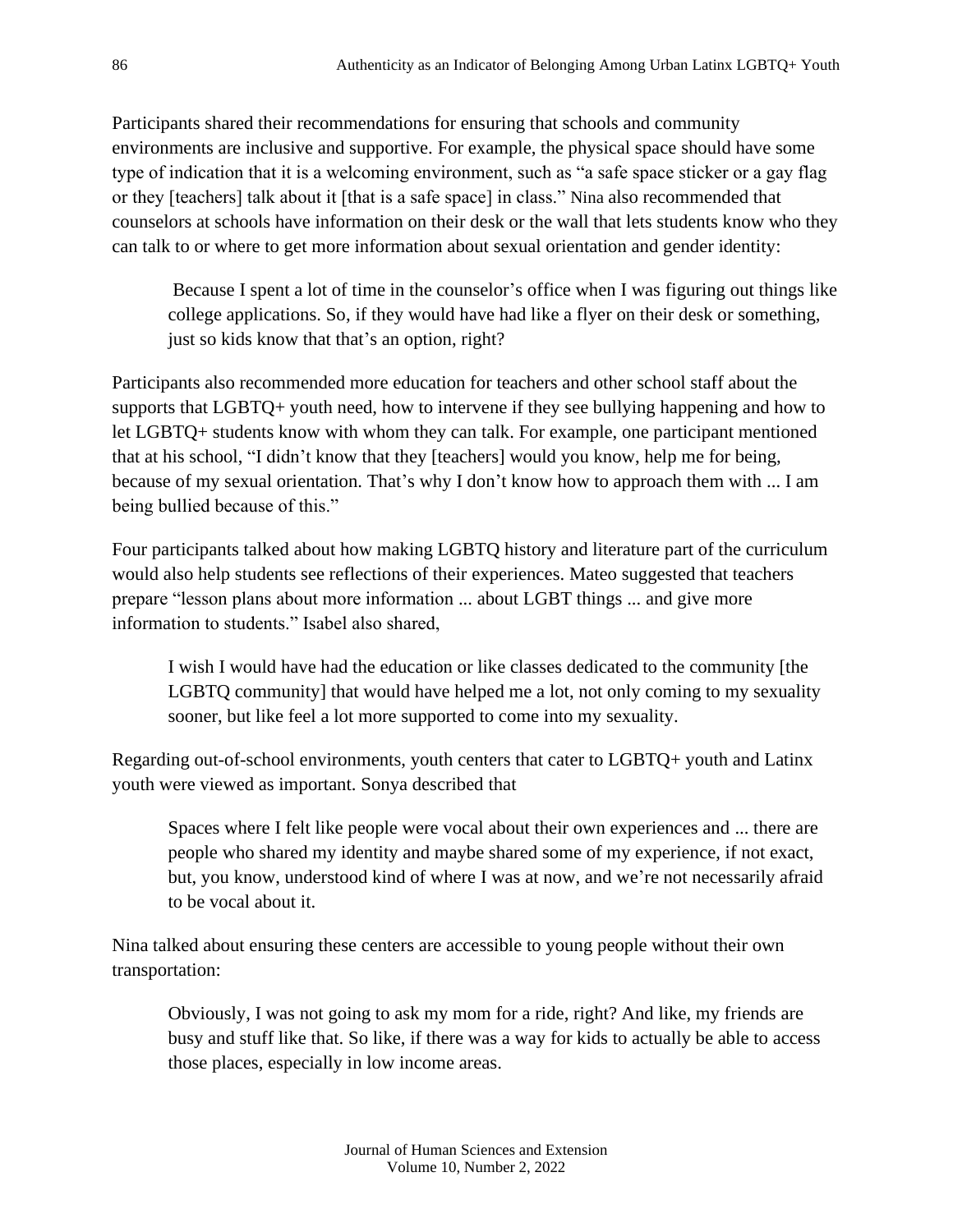#### **Thriving Through Adversity**

Thriving through adversity refers to participants' capacity to develop positive coping strategies for navigating hardship and cultivating a greater sense of belonging, including creating a new community, embracing authenticity, and taking action. When inclusive and affirming spaces and connections were limited in their schools and communities growing up, several participants coped by actively seeking out and cultivating their own support networks elsewhere. For instance, Isabel remarked, "Sometimes home isn't perfect, so you just have to take the opportunity to find and make your own home. ... It's allowed me to really surround myself with people who love and support me."

Four other participants also described their ability to find solace and belonging after purposely creating their own communities to connect with peers who shared similar identities and lived experiences. Sofia recalled,

I finally started building my community my junior year of college. ... [But] my senior year of college [was] my most defining one where I finally had a community that was intentionally built of other Latinas at the same college. ... I graduated a year ago, and some of those women are still my pretty close friends.

Sergio also sought out and discovered a community of other Latinx LGBTQ+ peers where he finally felt accepted: "My friend group is predominantly LGBTQ and it was all okay; it was all accepted. We're all like these Latinx boys who were expressing our identities and because there was no shame, there was no discrimination. We were accepted."

For all participants, their experience of belonging included embracing their Latinx and LGTBQ+ identities and living authentically without fear or shame. For instance, Mateo linked belonging to being "my true self," and Sofia highlighted the importance of finding spaces and people where and with whom she could be "really, truly like, authentically, myself." In addition, Carlos observed he no longer had to "hide [himself] from anybody" after forming his own support community. He felt "normal" around people who shared the same identities and obstacles. Likewise, Isabel felt "alleviated" to find a space where she could be her true self, stating, "I don't have to worry about not ... belonging when it comes to my chosen family. I feel like that was the family that also helped me come to terms with my own sexuality." Isabel then added, "I'm going to live my life freely and either you can be a part of the journey or just simply close the door behind you." By embracing their identities and living authentically, participants described feeling more skilled and confident navigating adversity. Mateo observed,

I don't have to follow what they want me to follow. Like, I could just decide on my own, make my own path so it taught me to not care what others think. Especially in the Latino community, like, if they tell me that's not right, because you know, you're a guy, it doesn't matter.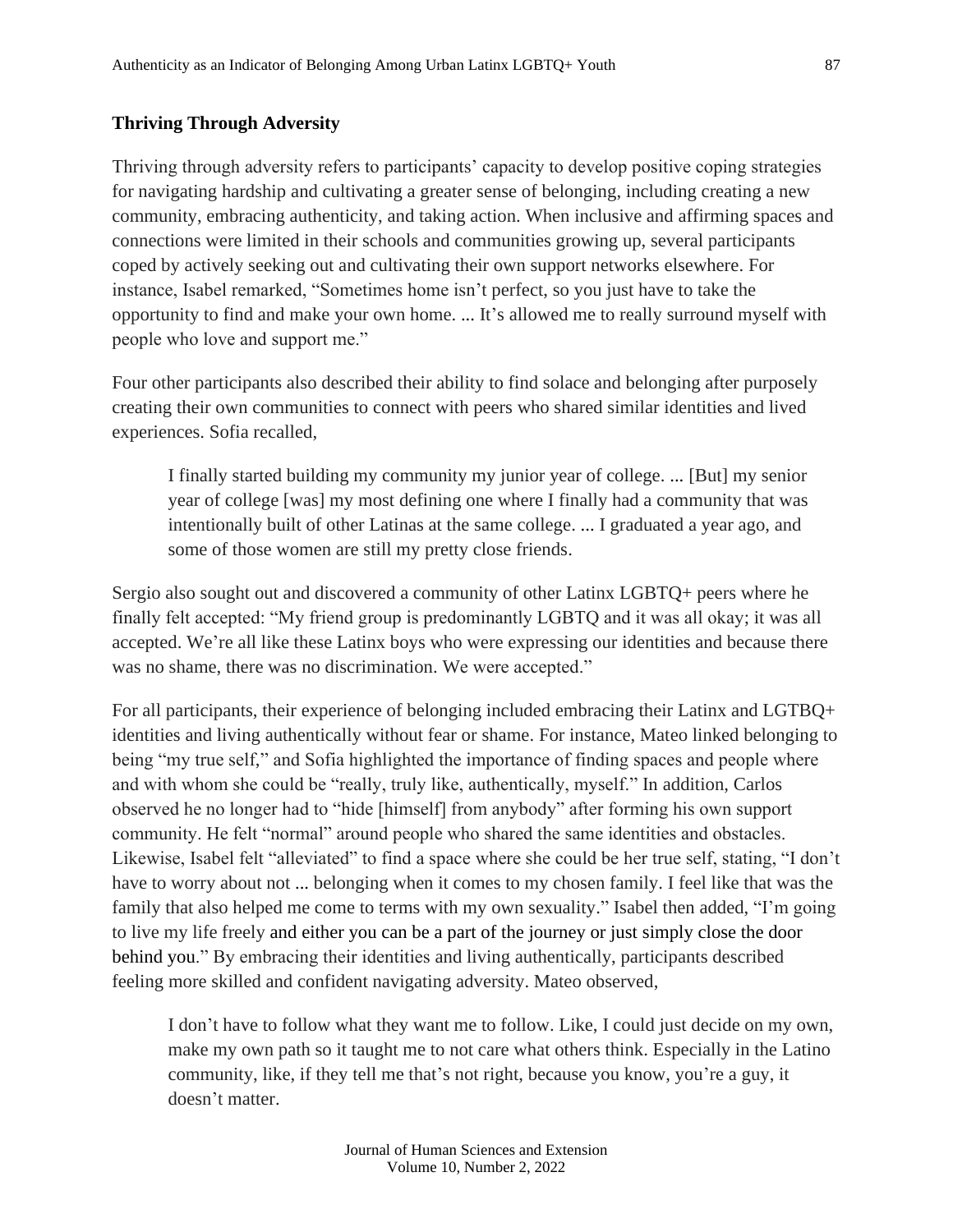Four participants recalled how their experiences of hardship and lack of belonging growing up heightened their desire to help other Latinx LGBTQ+ youth in similar positions. They hoped to take action by sharing their personal stories and offering direct support to other Latinx LGBTQ+ youth. Mateo described, "Since I went through it, I can understand what they're going through. So, I could go to them to comfort them and also defend them from the bullies or whoever is doing the crime and give them advice, help." Isabel detailed her commitment to uplifting her community by educating herself:

I have taken several classes about the community like LGBTQ studies, just because I want to further educate myself on how I can support students that I work with. ... I want to make sure that I'm supporting and serving all types of students, including those in the community.

#### **Discussion**

The purpose of this study was to examine the experiences and understand the needs of urban Latinx LGBTQ+ youth relative to belonging in school and community settings. Guided by intersectionality and minority stress theoretical frameworks and Lee and Robbins' operational definition of belongingness, our study highlights the unique challenges faced by Latinx LGBTQ+ youth and reveals factors that nurture and inhibit their sense of belonging. Participants' experiences of belonging are consistent with the three indicators of belonging as defined by Lee and Robbins (1995): companionship, affiliation, and connectedness. In addition, our results extend Lee and Robbins' conceptualization of belonging to include authenticity, which all participants described as contributing to their overall sense of belonging. Specifically, embracing authenticity emerged as a subtheme of thriving through adversity. Specifically, all participants expressed the importance of embracing their Latinx and LGBTQ+ identities and being part of social groups or communities where they could authentically be themselves, particularly given previous instances of exclusion and rejection.

Participants' experiences of their school environments ranged from hostile to affirming, with K-12 contexts being substantially less inclusive than higher education settings, a finding that aligns with existing scholarship (Kosciw et al., 2020; Strayhorn, 2019; Tetreault, 2013). For example, four participants waited until after high school or until university to disclose their LGBTQ+ identities, where they found it easier to create a community with other LGBTQ+ and/or Latinx youth and more fully embrace themselves. The two participants who attended Catholic schools described instances of religious-based exclusion by both staff and peers. Consistent with literature related to minority stress and intersectionality frameworks (Shramko et al., 2018; Zongrone et al., 2020), the challenges experienced by all participants were exacerbated by their multiple, marginalized positionalities across both school and community contexts.

While findings underscore the unmet needs of Latinx LGBTQ+ youth in their schools and the communities where they lived relative to belonging, they also reveal the value of supportive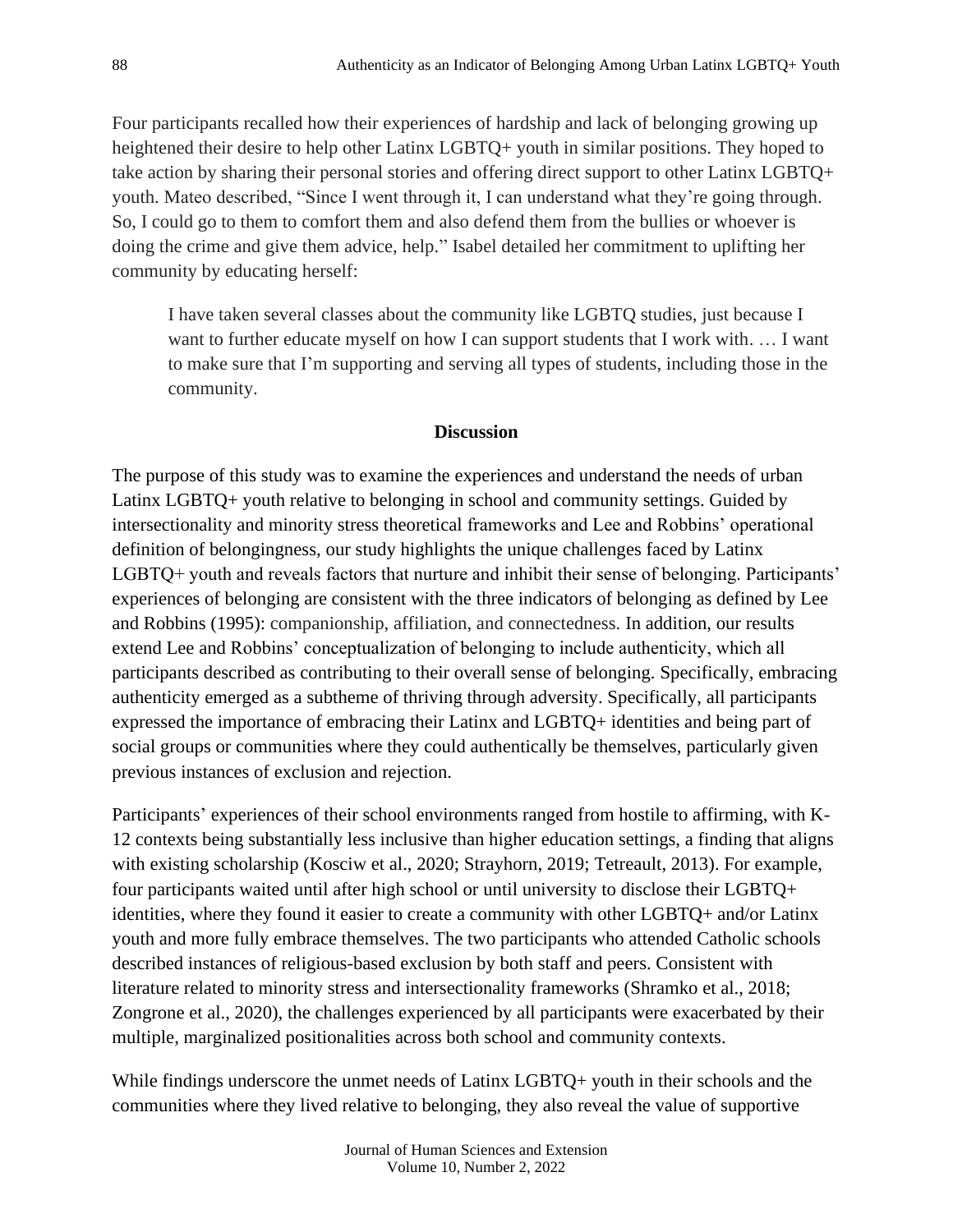adults and inclusive spaces across school and community settings, particularly among youth whose families are not accepting. Further, positive interpersonal relationships and inclusive spaces are reflective of Lee and Robbins' (1995) three indicators of belonging. Indeed, a vast body of scholarship echoes the impact of supportive adults and inclusive spaces on LGBTQ+ youth's physical, socio-emotional, and academic well-being (Barr et al., 2016; Johns et al., 2019; Kosciw et al., 2020) and their overall sense of belonging.

Participants developed positive and effective strategies to navigate and overcome hardships by connecting and creating community with those who share similar positionalities and lived experiences, fully embracing their Latinx and LGBTQ+ identities, and taking action to support other LGBTQ+ youth. Creating community with those who share similar qualities aligns with Lee and Robbins' affiliation indicator (1995). In addition, embracing their Latinx and LGBTQ+ identities is consistent with a sense of authenticity, which we view as key to belonging, particularly for LGBTQ+ people of color who often experience exclusion and rejection because of their multiple, marginalized positionalities.

The study identified several suggestions for increasing school and community belonging among urban Latinx LGBTQ+ youth. Participants shared the value of affirming displays—such as a safe-space sticker, a Pride flag, and LGBTQ+-related resources—to indicate support. Participants also recommended additional professional development to assist school staff and youth-serving professionals in improving their knowledge, skills, and dispositions relative to supporting LGBTQ+ youth. Capacity building to assist professionals in implementing culturally responsive practices to understand and meet the complex needs of LGBTQ+ youth of color has been identified as a need by other scholars (Blackburn & McCready, 2009; Brockenbrough, 2016; Kokozos & Gonzalez, 2020). Participants also expressed the importance of curriculum and programming that is inclusive of LGBTQ+ people and underscored the value of LGBTQ+ and Latinx representation in school and programmatic content and materials. They also suggested that community centers and youth-related programs be accessible to youth via public transportation. These recommendations align with existing research (Gonzalez et al., 2020; Kosciw et al., 2020) and reiterate the importance of an inclusive and affirming climate.

#### **Strengths and Limitations**

Our study contributes to the literature by highlighting the experiences of urban Latinx LGBTQ+ youth in schools and community environments, identifying authenticity as an indicator of belonging for LGBTQ+ youth and expanding the literature on minority stress. The participants' experiences in this study emphasize the importance of considering the multiple identities of LGBTQ+ youth when building support systems, such as GSAs so that a youth's full identity is supported.

Despite its strengths, this study is not without its limitations. First, our sample size consisted of eight Latinx LGBTQ+ youth residing in urban locations across North Carolina; as such, findings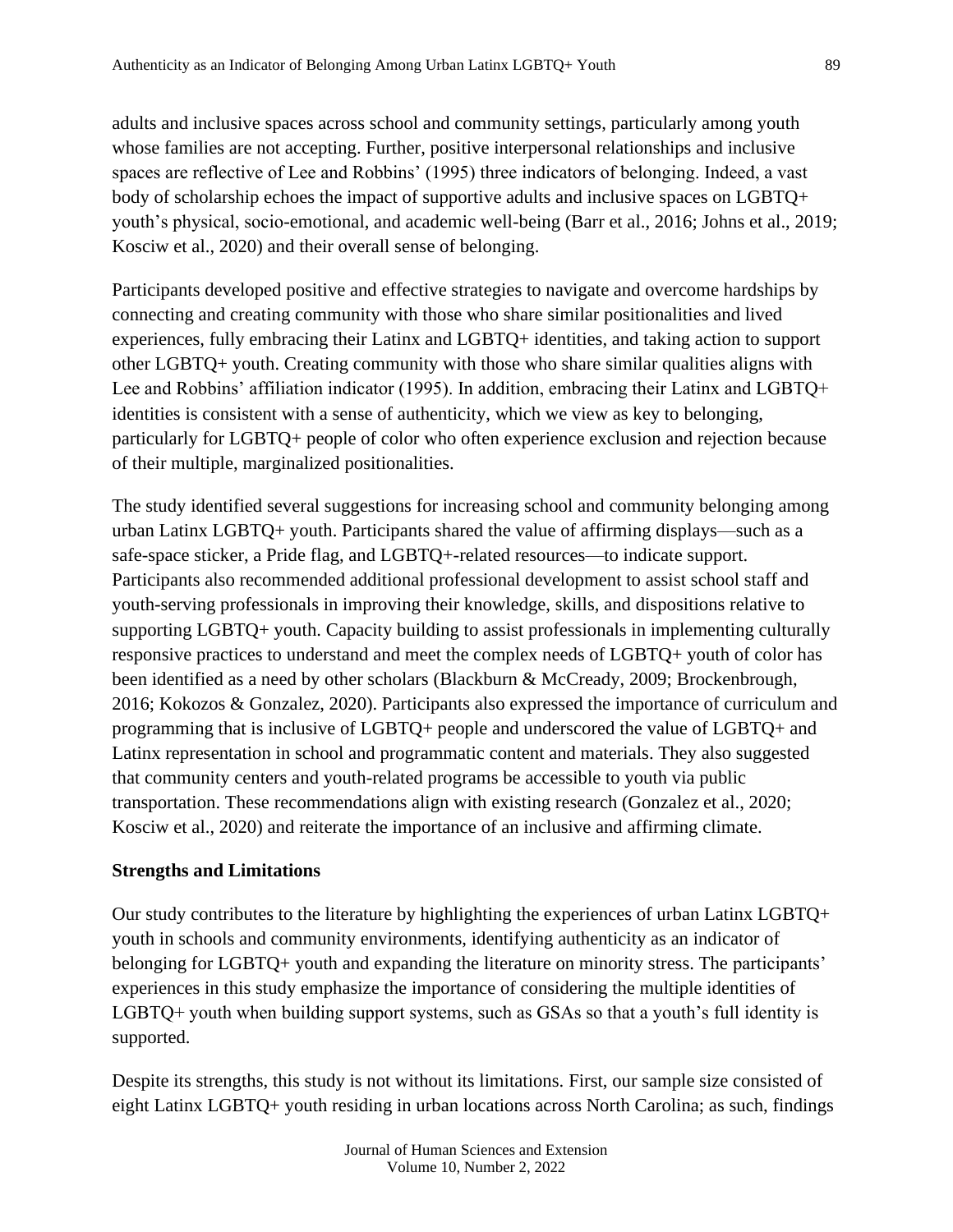are not generalizable to Latinx LGBTQ+ youth in other regions of the country, including and especially those living in rural areas. In addition, our findings do not fully capture the experiences of Latinx transgender youth, as only one of the participants indicated a non-binary identity; in contrast, seven of the eight participants identified as LGB. Further, we relied heavily on LGBTQ+ university resource centers and LGBTQ+ youth-serving organizations for participant recruitment. Participants associated with these organizations may have different experiences relative to belonging than those with no association. In addition, the majority of participants attended college or were planning to attend college. The belonging experiences of Latinx LGBTQ+ youth with different post-secondary trajectories may be distinct from this study's participants.

Finally, due to limitations posed by the COVID-19 pandemic, six of the eight participants were interviewed virtually using only audio. The lack of in-person contact may have impacted rapport building and comfort level between the facilitator and the participant, thereby limiting the extent to which participants disclosed details of their personal experiences. Moreover, challenges accessing a private space or reliable internet may have limited some young people's ability to participate. For example, at least one prospective participant cited a lack of private space as their reason for not participating.

#### **Implications for Extension Research and Practice**

This study's findings have significant implications for Extension research and practice. First, while this study's broad focus on school and community contexts is relevant to Extension, future research is needed to more fully comprehend Latinx LGBTQ+ youth belonging within Extension-specific environments, as well as other community contexts outside of school. In addition, our study was limited to participants in North Carolina. Research in this area should be expanded to include the experiences of Latinx LGBTQ+ youth across all regions of the United States and in both urban/suburban and rural areas. Further, seven of the eight participants identified as cisgender. The overwhelming majority of scholarship on Latinx LGBTQ+ youth focuses on the experiences of those who are LGB (Kosciw, 2020; Ryan et al., 2009). Future studies on Latinx LGBTQ+ youth must intentionally recruit and include transgender and genderexpansive participants. Though we did not explicitly recruit participants from private schools, two of the eight participants had attended private schools throughout all or some of their K-12 careers. Further research is needed to explore the differences between private and public school experiences for LGBTQ+ youth in general and Latinx LGBTQ+ youth specifically. Finally, more research is needed to examine authenticity as an indicator of belonging among LGBTQ+ youth, including those who are Latinx.

With regard to practice, our findings demonstrate that Latinx LGBTQ+ youth benefit substantially from adult and peer support across school and community contexts. Ensuring Latinx LGBTQ+ youth are listened to and engaged in decision-making processes—including as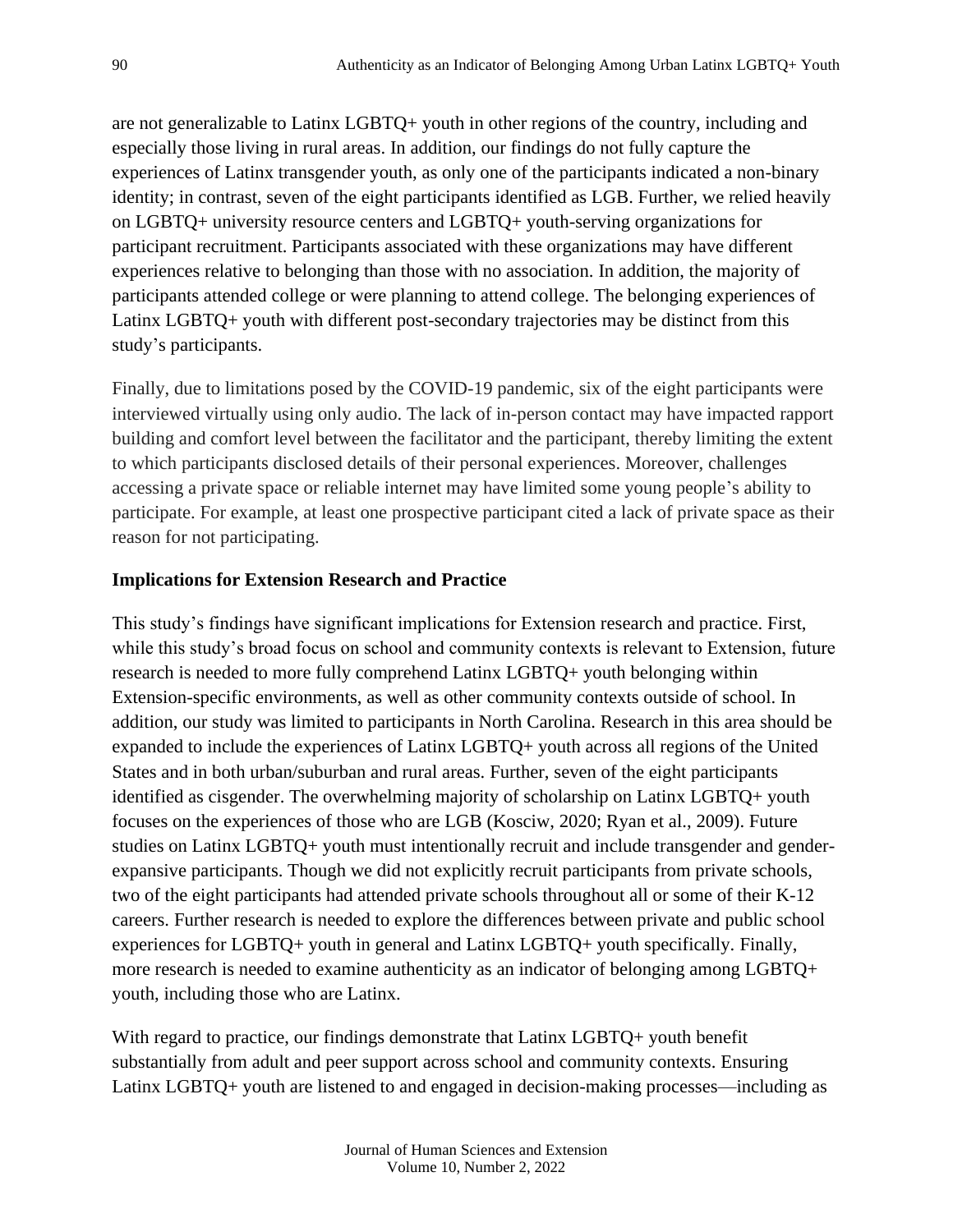participants in Extension-sponsored programs—is one way to demonstrate that their voices and lived experiences are valued. Given the complex challenges faced by many Latinx LGBTQ+ youths, professional development is needed to ensure Extension professionals have the knowledge, skills, and dispositions to effectively implement practices that both actively support Latinx LGBTQ+ youth and are culturally responsive. In addition, Extension professionals should be aware of behaviors that may inadvertently make Latinx LGBTQ+ youth feel a lack of support or affirmation. Further, professionals must take steps to consider how and the extent to which Latinx LGBTQ+ youth's intersecting positionalities impact and inform their experience of being LGBTQ+. To that end, being intentional about representing Latinx and LGBTQ+ youth in curricular, marketing, and programming materials may increase participation among this population. Part of cultivating a supportive and affirming environment also includes having a physical space where Latinx LGTBQ+ youth may gather and not only feel like they can show up as their authentic selves but that they have an actual community of peers and trusted adults to turn to for support. Even if all Latinx LGBTQ+ youth does not utilize such a space, the knowledge that it exists and can be accessed when and if needed may contribute to a greater sense of belonging.

Learning how to best support LGBTQ+ youth in general and Latinx LGBTQ+ youth specifically is new territory for many Extension professionals. As such, continuously examining and addressing personal and institutional biases about LGBTQ+ and Latinx people is paramount. Seeking guidance and collaboration on best practices, non-discrimination policies, and recommended protocol relative to LGBTQ+ youth—including privacy and confidentiality, pronouns, bathrooms, and overnight lodging—is also recommended. For those working in 4-H, reviewing the Access, Equity, and Belonging Committee on LGBTQ+ Youth's Practices for Inclusion of Individuals of All Genders and Sexual Orientations (Program Leaders Working Group, 2020) is a worthwhile place to start. Resources and training opportunities for supporting LGBTQ+ youth are also included on the group's website at https://access-equitybelonging.extension.org/about/lgbtq-youth-community.

#### **References**

- Barr, S. M., Budge, S. L., & Adelson, J. L. (2016). Transgender community belongingness as a mediator between strength of transgender identity and well-being. *Journal of Counseling Psychology, 63*(1)*,* 87–97.<https://doi.org/10.1037/cou0000127>
- Baumeister, R. F., & Leary, M. R. (1995). The need to belong: Desire for interpersonal attachments as a fundamental human motivation. *Psychological Bulletin, 117*(3)*,* 497– 529.<https://doi.org/10.1037/0033-2909.117.3.497>
- Blackburn, M. V., & McCready, L. T. (2009). Voices of queer youth in urban schools: Possibilities and limitations. *Theory Into Practice, 48*(3), 222–230. <https://doi.org/10.1080/00405840902997485>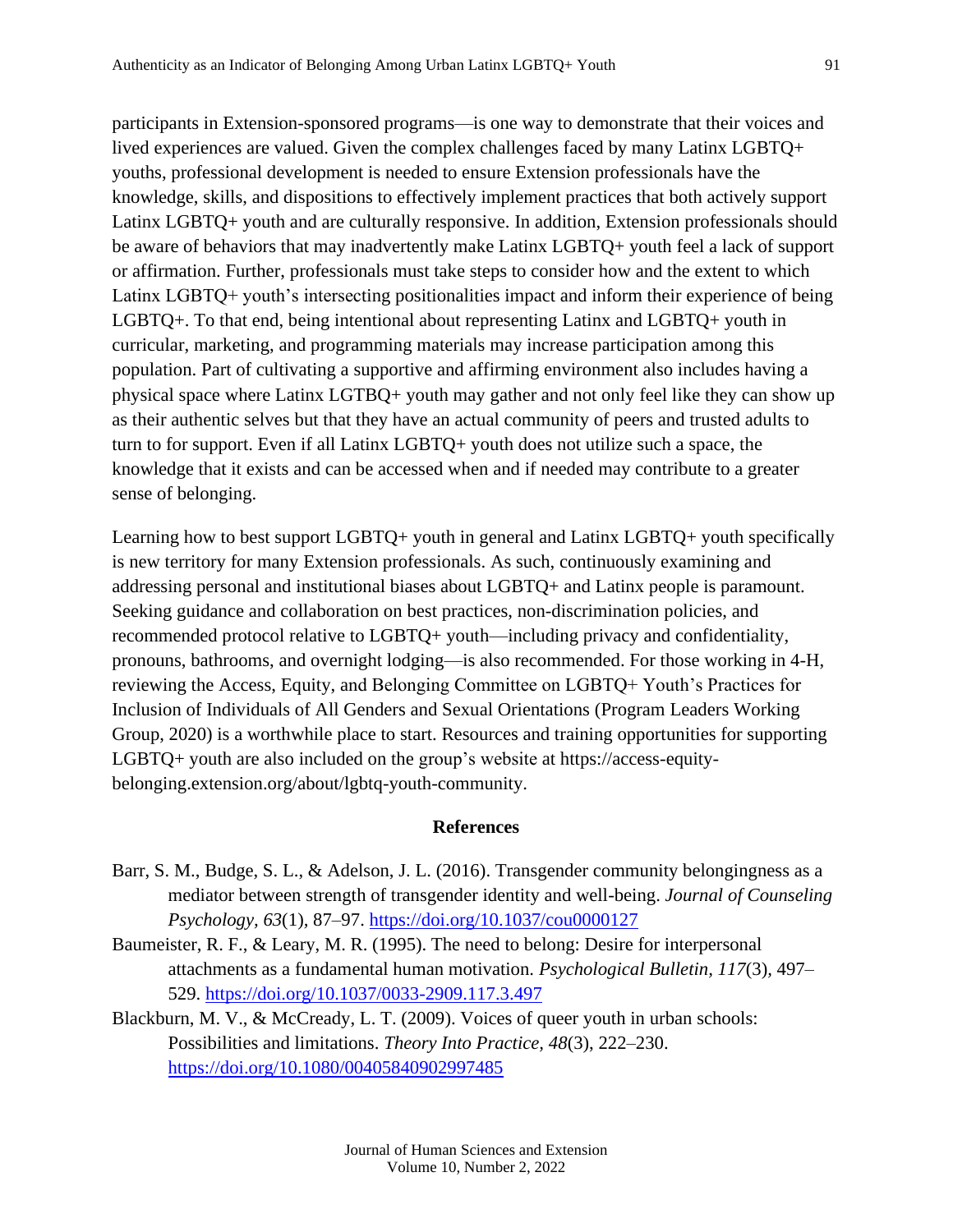- Brockenbrough, E. (2016). Becoming queerly responsive: Culturally responsive pedagogy for Black and Latino urban queer youth. *Urban Education, 51*(2)*,* 170–196. <https://doi.org/10.1177/0042085914549261>
- Crenshaw, K. W. (1989). Foreword: Toward a race-conscious pedagogy in legal education. *National Black Law Journal, 11*(1), 1–14.
- Erikson, E. (1968). *Identity, youth, and crisis*. Norton.
- Goldman, M. B., & Kernis, M. H. (2002). The role of authenticity in healthy psychological functioning and subjective well-being. *Annals of Psychotherapy and Integrative Health, 5*(6), 18–20.
- Gonzalez, M. (2017). Advocacy for and with LGBT students: An examination of high school counselor experiences. *Professional School Counseling*, *20*(1a), 38–46. [https://doi.org/10](https://doi.org/10.5330/1096-2409-20.1a.38) [.5330/1096-2409-20.1a.38](https://doi.org/10.5330/1096-2409-20.1a.38)
- Gonzalez, M., Barker, A., Clark, M., & Byrd, C. (2021). Examining the knowledge, skills, and dispositions of 4-H professionals related to LGBTQ+ youth. *Journal of Youth Development, 16*(5), 193–211.<https://doi.org/10.5195/jyd.2021.1096>
- Gonzalez, M., Guin, A., Allen, K., Chilcote, A. G., Toriello, P. J., & Mead, E. P. (2020). Best practices for engaging communities of color in opioid prevention programs. *Journal of Extension, 58*(3), Article 3. <https://tigerprints.clemson.edu/joe/vol58/iss3/3/>
- Hatchel, T., Merrin, G. J., & Espelage, D. (2019). Peer victimization and suicidality among LGBTQ youth: The roles of school belonging, self-compassion, and parental support. *Journal of LGBT Youth*, *16*(2), 134–156.<https://doi.org/10.1080/19361653.2018.1543036>
- Haugen, J. S., Wachter Morris, C., & Wester, K. (2019). The need to belong: An exploration of belonging among urban middle school students. *Journal of Child and Adolescent Counseling, 5*(1), 1–17. <https://doi.org/10.1080/23727810.2018.1556988>
- Herek, G. M., & Garnets, L. D. (2007). Sexual orientation and mental health. *Annual Review of Clinical Psychology, 3*, 353–375. <https://doi.org/10.1146/annurev.clinpsy.3.022806.091510>
- Howard, J. W., McCoy, T., & Wang, C. (2021). Nationwide perspectives and experiences of gay and bisexual male 4-H alums. *Journal of Human Sciences and Extension, 9*(3), 107–132. <https://scholarsjunction.msstate.edu/jhse/vol9/iss3/6/>
- Human Rights Campaign. (2019). *Latinx LGBTQ youth report*. [https://hrc-prod-requests.s3-us](https://hrc-prod-requests.s3-us-west-2.amazonaws.com/files/images/blog/HRC_Latinx_Youth_Report_2018.pdf)[west-2.amazonaws.com/files/images/blog/HRC\\_Latinx\\_Youth\\_Report\\_2018.pdf](https://hrc-prod-requests.s3-us-west-2.amazonaws.com/files/images/blog/HRC_Latinx_Youth_Report_2018.pdf)
- Johns, M. M., Poteat, V. P., Horn, S. S., & Kosciw, J. (2019). Strengthening our schools to support resilience and health among LGBTQ youth: Emerging evidence and research priorities from the State of LGBTQ Youth Health and Wellbeing Symposium. *LGBT Health, 6*(4), 146–155.<http://doi.org/10.1089/lgbt.2018.0109>
- Kane, R., Nicoll, A. E., Kahn, E., & Groves, S. (2012). *Supporting and caring for our Latino LGBT youth*. Human Rights Campaign & League of United Latin American Citizens.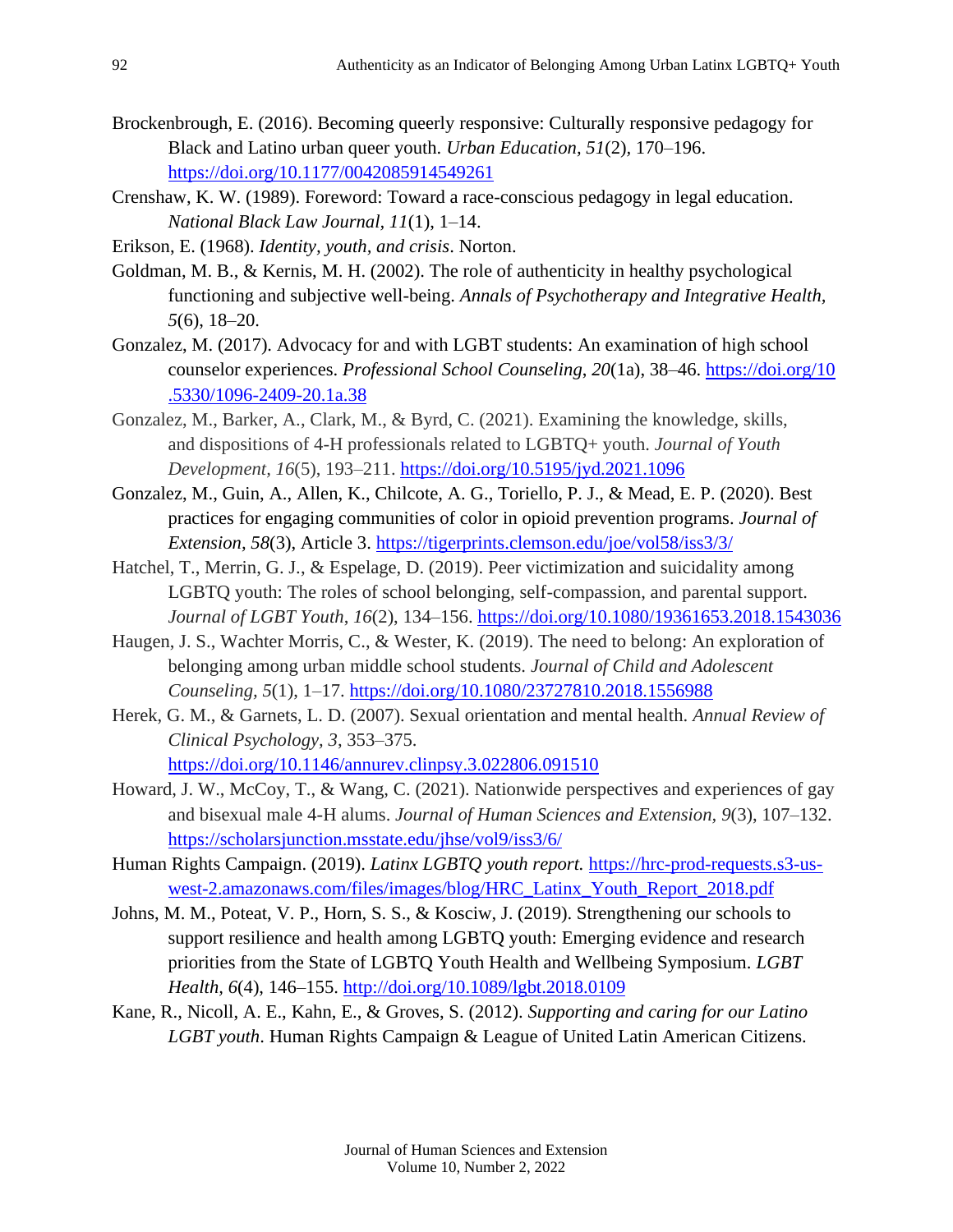- Kokozos, M., & Gonzalez, M. (2020). Critical inclusion: Disrupting LGBTQ normative frameworks in school contexts. *Equity & Excellence in Education, 53*(1–2), 151–164. <https://doi.org/10.1080/10665684.2020.1764881>
- Kosciw, J. G., Clark, C. M., Truong, N. L., & Zongrone, A. D. (2020). *The 2019 National School Climate Survey: The experiences of lesbian, gay, bisexual, transgender, and queer youth in our nation's schools.* GLSEN. [https://www.glsen.org/sites/default/files/2020-](https://www.glsen.org/sites/default/files/2020-10/NSCS-2019-Full-Report_0.pdf) [10/NSCS-2019-Full-Report\\_0.pdf](https://www.glsen.org/sites/default/files/2020-10/NSCS-2019-Full-Report_0.pdf)
- Lee, R. M., & Robbins, S. B. (1995). Measuring belongingness: The social connectedness and the social assurance scale. *Journal of Counseling Psychology, 42*(2), 232–241. <https://doi.org/10.1037/0022-0167.42.2.232>
- Lincoln, Y. S., & Guba, E. G. (1985). *Naturalistic inquiry*. SAGE Publications.
- McCready, L. T. (2004). Some challenges facing queer youth programs in urban high schools: Racial segregation and de-normalizing whiteness. *Journal of Gay and Lesbian Issues in Education, 1*(3), 37–51. [https://doi.org/10.1300/J367v01n03\\_05](https://doi.org/10.1300/J367v01n03_05)
- Meyer, I. H. (2003). Prejudice, social stress, and mental health in lesbian, gay, and bisexual populations: Conceptual issues and research evidence. *Psychological Bulletin, 129*(5)*,*  674–697.<https://doi.org/10.1037/0033-2909.129.5.674>
- Moustakas, C. E. (1994). *Phenomenological research methods.* SAGE Publications. <https://doi.org/10.4135/9781412995658>
- Murray, J. C., & Dailey, S. F. (2020). Development of the LGBTQ belongingness attainment scale, *Journal of LGBT Issues in Counseling, 14*(2), 100–117. <https://doi.org/10.1080/15538605.2020.1753622>
- Newman, B. M., Lohman, B. J., & Newman, P. R. (2007). Peer group membership and a sense of belonging: Their relationship to adolescent behavior problems. *Adolescence*, 42(166), 241–263.
- Poteat, V. P., & Scheer, J. R. (2016). GSA advisors' self-efficacy related to LGBT youth of color and transgender youth. *Journal of LGBT Youth, 13*(4), 311–325. <https://doi.org/10.1080/19361653.2016.1185757>
- Program Leaders Working Group. (2020). *Practices for inclusion of individuals or all genders and sexual orientations.* [https://access-equity-belonging.extension.org/wp](https://access-equity-belonging.extension.org/wp-content/uploads/2020/02/Inclusion-Practices-Gender-and-Orientation-Final-2-20-2020.pdf)[content/uploads/2020/02/Inclusion-Practices-Gender-and-Orientation-Final-2-20-](https://access-equity-belonging.extension.org/wp-content/uploads/2020/02/Inclusion-Practices-Gender-and-Orientation-Final-2-20-2020.pdf) [2020.pdf](https://access-equity-belonging.extension.org/wp-content/uploads/2020/02/Inclusion-Practices-Gender-and-Orientation-Final-2-20-2020.pdf)
- Ryan, C., Huebner, D., Diaz, R. M., & Sanchez, J. (2009). Family rejection as a predictor of negative health outcomes in White and Latino lesbian, gay, and bisexual young adults. *Pediatrics, 123*(1), 346–352.<https://doi.org/10.1542/peds.2007-3524>
- Ryan, C., Russell, S. T., Huebner, D., Diaz, R., & Sanchez, J. (2010). Family acceptance in adolescence and the health of LGBT young adults. *Journal of Child and Adolescent Psychiatric Nursing, 23*(4), 205–213.<https://doi.org/10.1111/j.1744-6171.2010.00246.x>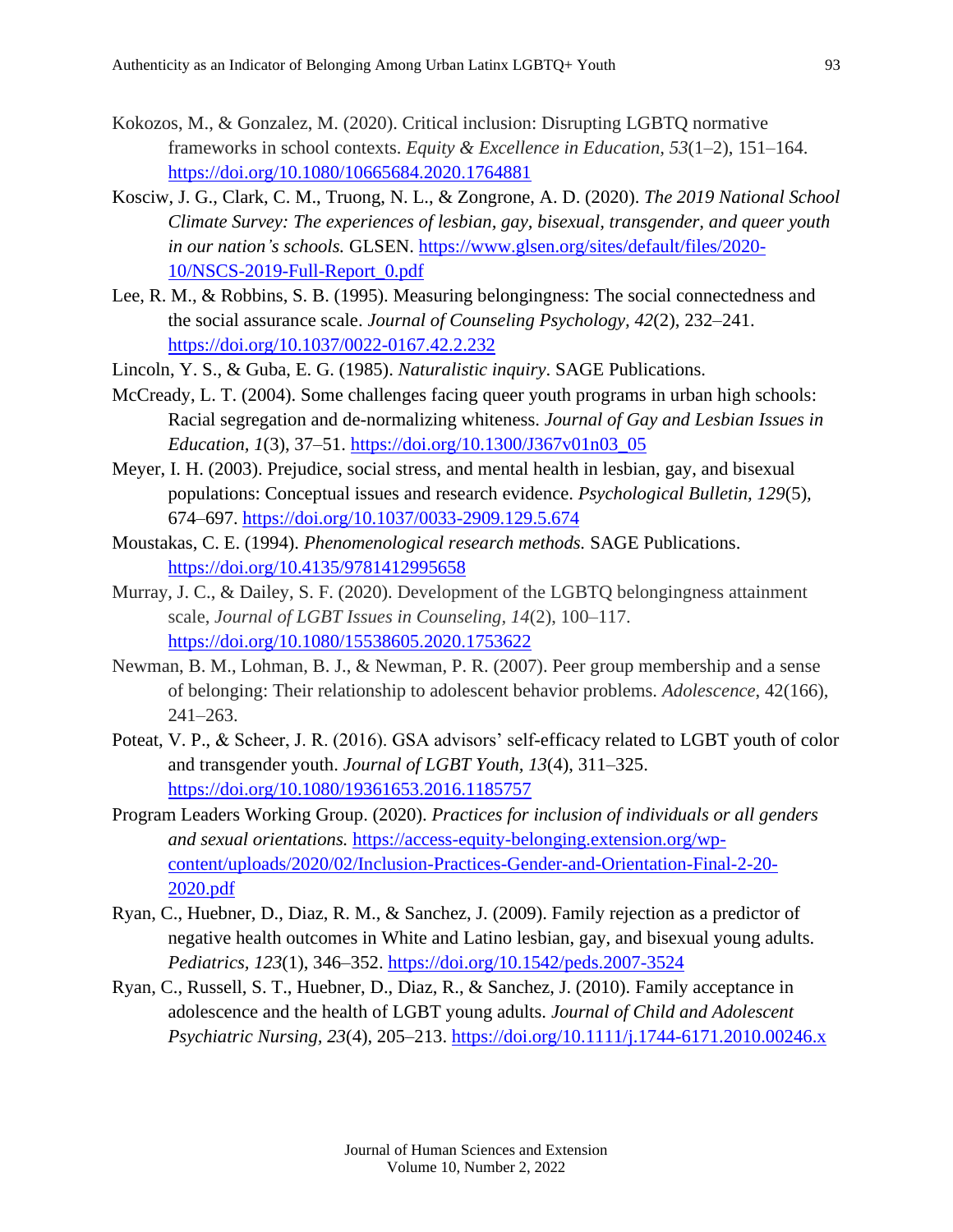- Seelman, K. L., Forge, N., Walls, N. E., & Bridges, N. (2015). School engagement among LGBTQ high school students: The roles of safe adults and gay-straight alliances characteristics. *Children and Youth Services Review, 57,* 19–29. <https://doi.org/10.1016/j.childyouth.2015.07.021>
- Seidman, I. (2006). *Interviewing as qualitative research: A guide for researchers in education and the social sciences*. Teachers College Press.
- Shramko, M., Toomey, R. B., & Anhalt, K. (2018). Profiles of minority stressors and identity centrality among sexual minority Latinx youth. *American Journal of Orthopsychiatry, 88*(4), 471–482. <https://doi.org/10.1037/ort0000298>
- Slaten, C. D., Ferguson, J. K., Allen, K.-A., Brodrick, D.-V., & Waters, L. (2016). School belonging: A review of the history, current trends, and future directions. *The Educational and Developmental Psychologist, 33*(1)*,* 1–15. <https://doi.org/10.1017/edp.2016.6>
- Strayhorn, T. L. (2019). *College students' sense of belonging* (2nd ed.). Taylor & Francis.
- Tetreault, P. A., Fette, R., Meidlinger, P. C., & Hope, D. (2013). Perceptions of campus climate by sexual minorities. *Journal of Homosexuality, 60*(7)*,* 947–964. <https://doi.org/10.1080/00918369.2013.774874>
- The Gay and Lesbian Alliance Against Defamation [Gladd]. (2020). *Accelerating acceptance 2019: Executive summary.* 
	- <https://www.glaad.org/sites/default/files/Accelerating%20Acceptance%202019.pdf>
- Truong, N. L., Zongrone, A. D., & Kosciw, J. G. (2020). *Erasure and resilience: The experiences of LGBTQ students of color, Latinx LGBTQ youth in U.S. schools.* GLSEN. <https://www.glsen.org/sites/default/files/2020-06/Erasure-and-Resilience-Black-2020.pdf>
- United Nations. (2013). *Definitions of youth* [Fact sheet]*.* https://www.un.org/esa/socdev/docume nts/youth/fact-sheets/youth-definition.pdf
- Waterman, A. S. (1982). Identity development from adolescence to adulthood: An extension of theory and a review of research. *Developmental Psychology, 18*(3), 341–358. <https://content.apa.org/doi/10.1037/0012-1649.18.3.341>
- Woodford, M. R., Kulick, A., Garvey, J. C., Sinco, B. R., & Hong, J. S. (2018). LGBTQ policies and resources on campus and the experiences and psychological well-being of sexual minority college students: Advancing research on structural inclusion. *Psychology of Sexual Orientation and Gender Diversity, 5*(4)*,* 445–456. <https://doi.apa.org/doi/10.1037/sgd0000289>

*Maru Gonzalez*, EdD, is an Assistant Professor and Youth Development Specialist in the Department of Agricultural and Human Sciences at North Carolina State University. Her areas of inquiry include youth development with a focus on activism, social justice, critical positive youth development, and the experiences of LGBTQ+ young people across familial, school, and community contexts. Please direct correspondence to Maru Gonzalez at [mgonza22@ncsu.edu.](mailto:mgonza22@ncsu.edu)